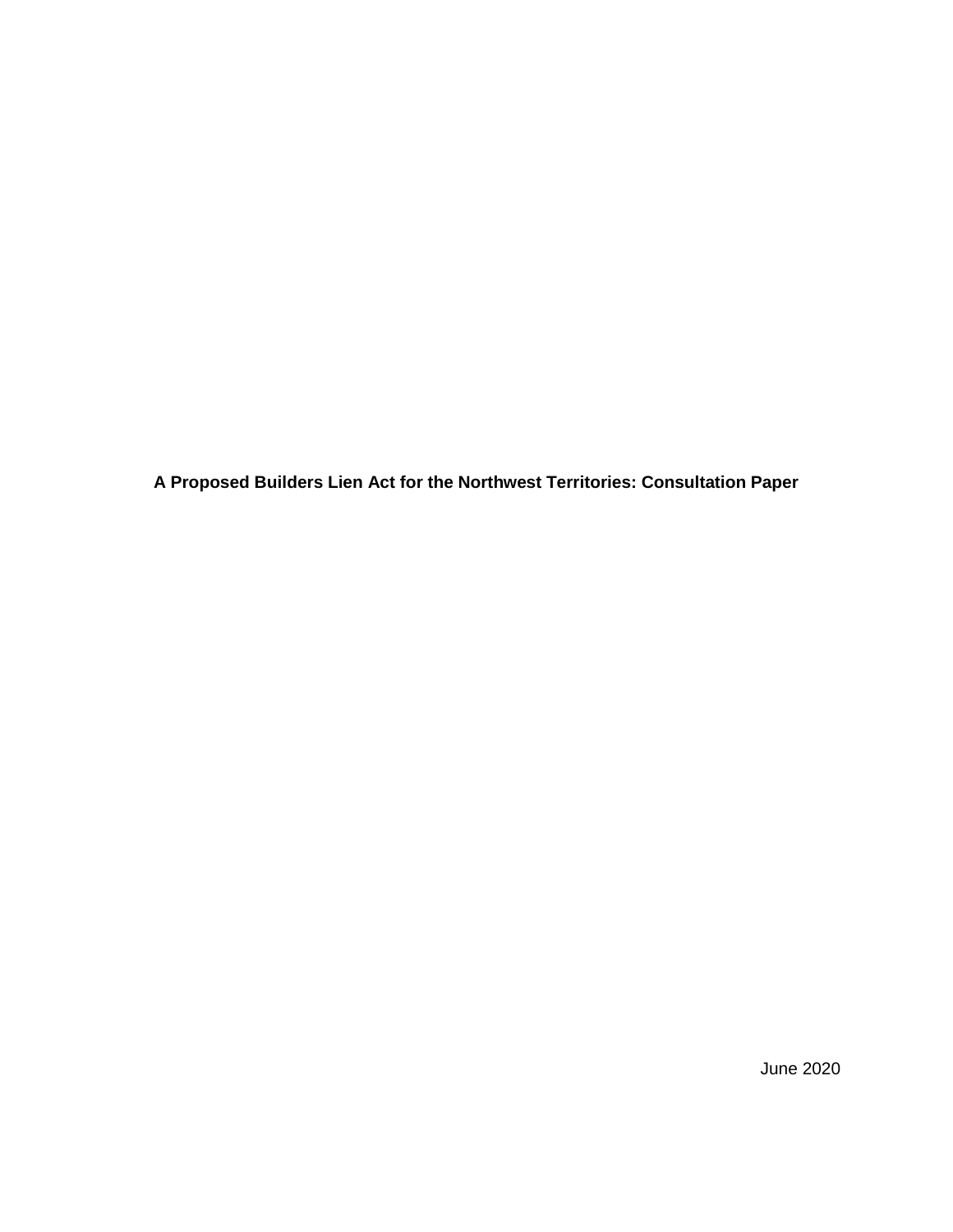#### **Executive Summary**

The Northwest Territories *Mechanics Lien Act* governs the payment relationship between owners, contractors, subcontractors, labourers, and providers of materials on a construction project. It provides a dispute resolution mechanism whereby a participant in a construction project can file a claim against the property being improved and enforce that claim in court, in the event that they are not paid what is owed to them as wages or under an invoice.

Legislation like this has existed in each jurisdiction in Canada for many years. At this point, there seems to be a consensus in Canada that this legislation needs to be updated to meet the realities of the current construction industry. Several jurisdictions have studied this issue in the past few years. Some have pursued reforms and some are in the process of doing so. Based on feedback from stakeholders and consideration of developments elsewhere, it was felt that this would be an appropriate time to consider revising the Northwest Territories *Mechanics Lien Act*.

Our proposal is to replace the current *Mechanics Lien Act* with a new act called the Builders Lien Act. This would be a modern, streamlined act. The intention would be that it would address modern construction practices and be drafted in a clear, concise manner using plan language where possible.

The goal of this paper is to solicit comments from those who are involved in the construction industry in the Northwest Territories. In some cases, a proposed approach is provided based on a perceived consensus among other jurisdictions or practical considerations which apply in the NWT. In other cases, we highlight an issue and provide options. Several issues are highlighted which are issues which have been raised by various interested persons, issues which other jurisdictions are looking at, and potential issues which GNWT has identified. However, the issues considered here are not definitive and we welcome comments on any aspect of the current legislation or suggestions for items to be included in a new act.

1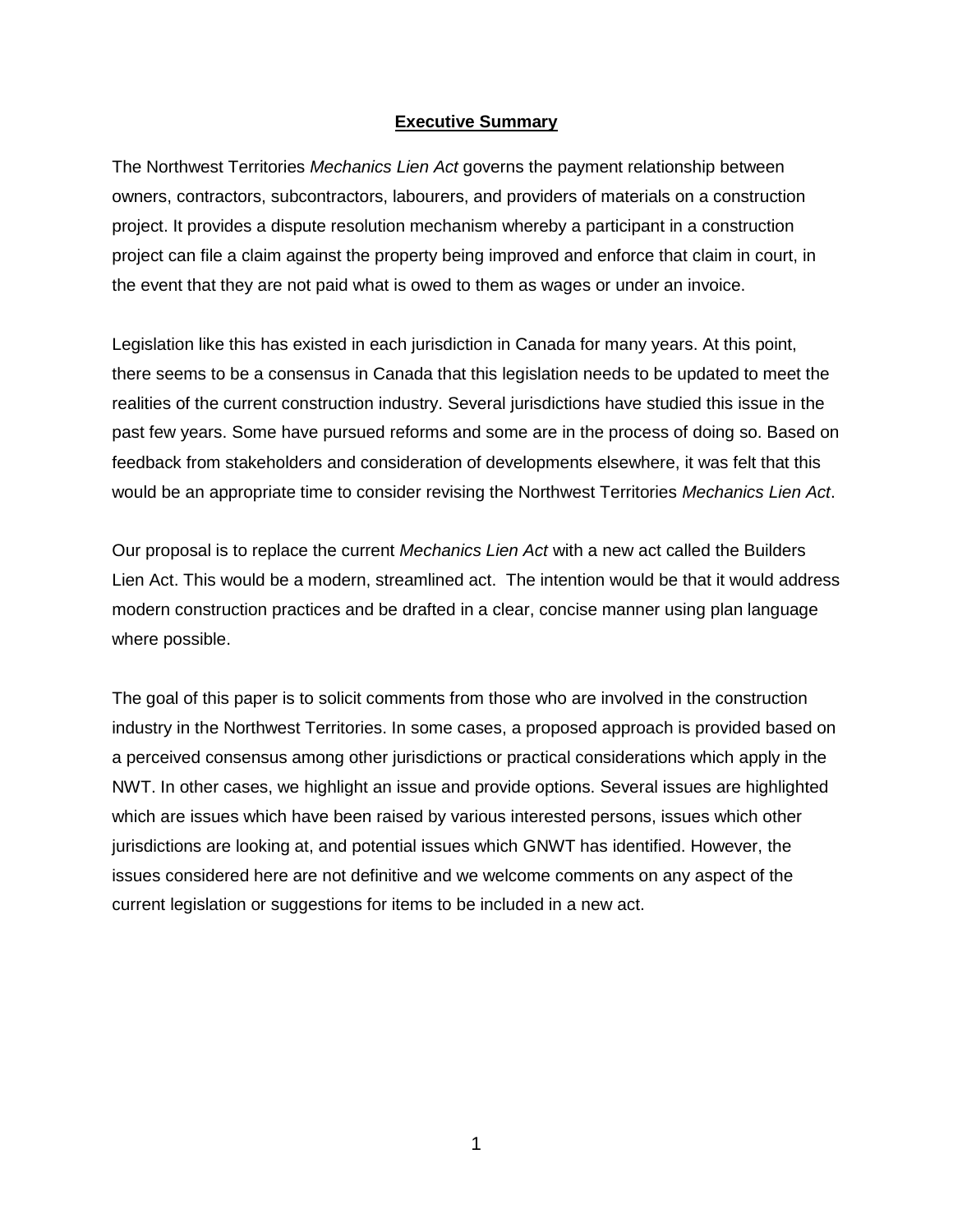#### **Introduction**

The *Mechanics Lien Act* ("the current Act") is the NWT law that allows suppliers of materials and services to construction projects, such as contractors, subcontractors, labourers and suppliers, to make a claim of lien for money they are owed by the owner of a property, in the event of a default in payment. Owners and contractors and any payers under contracts must retain a certain amount from each payment due by them which is known as holdback. Lienholders have a limited time to register their claim against the property and make a claim to the court for repayment. Ultimately, the property may be sold and the proceeds divided among lienholders and other creditors. At common law, a subcontractor or labourer only had a personal remedy against the person they had a contract with. Under this legislation, a subcontractor or labourer would have a remedy against the owner of the property which is benefitting from the services they are providing, even if they do not have a contract directly with the owner. This basic scheme exists in every jurisdiction in Canada, with variations.

Across Canada, lien legislation is in various states of modernization. Lien legislation is not harmonized across the country, although each province has a similar scheme. Like the NWT, most other jurisdictions in Canada originally had a *Mechanics Lien Act*. The first lien legislation in Canada was enacted in Ontario and Manitoba in 1873 with other provinces following after. Since that time some jurisdictions have revised their *Mechanics Lien Act* and renamed it as the *Builders Lien Act*. Others have replaced their *Mechanics Lien Act* with a completely new *Builders Lien Act*. The newest lien legislation in Canada is the Ontario *Construction Act* which came into force in 2017. Several other jurisdictions have updated their legislation from time to time but still retain antiquated provisions in their lien legislation. Other provinces are currently considering changes in this area. The difficulty with amending lien legislation is that there are a number of stakeholders involved, and business practice may quickly outpace legislation.

The Government of the Northwest Territories Department of Justice (the "Department") proposes to replace the *Mechanics Lien Act* with a new Builders Lien Act ("the proposed Act"). This paper contains a number of major proposed changes the Department is considering. The basic scheme of the Act would remain, with modifications aimed at modernizing the Act. The Department is examining best practices in other jurisdictions to see if there is consensus among the jurisdictions while endeavoring to identify any concerns which are specific to the NWT. In particular, there may be some benefit to being consistent with the western Canadian jurisdictions to the extent possible. The Department benefits from the many reports that have

2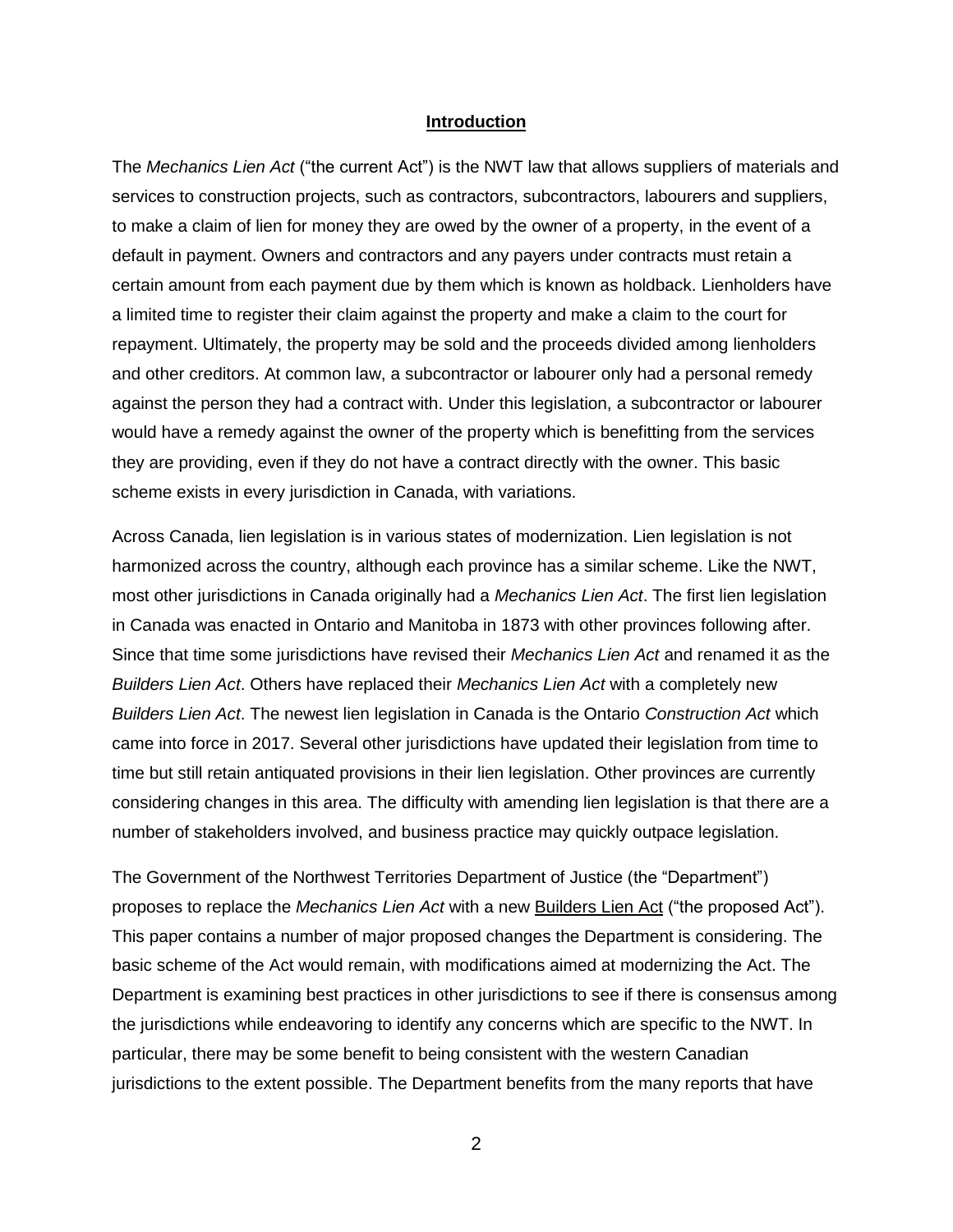been written on lien reforms by law reform commissions and experts over the years – in particular the reports issued in Manitoba in 2018 and Ontario in 2016 which survey the current state of the law in this area.<sup>1</sup> Please note that this list of possible amendments is not conclusive or final, and is subject to change depending on priorities identified by the Department, as well as the comments received from the public and other stakeholders. Any sample legislative provisions set out in this paper are examples for discussion purposes and may or may not be incorporated into any future draft legislation. Additionally, nothing in this document represents legal advice and should not be referred to for that purpose.

The Department of Justice is interested in hearing your views on the proposed changes, and would also encourage comments you might like to make on any other aspect of the legislation.

[http://www.manitobalawreform.ca/pubs/pdf/additional/consultation\\_report\\_feb2018.pdf;](http://www.manitobalawreform.ca/pubs/pdf/additional/consultation_report_feb2018.pdf)

Manitoba Law Reform Commission, *The Builders Liens Act*: *A Modernized Approach* (Final Report #136), November 2018, available at[: http://www.manitobalawreform.ca/pubs/pdf/136-full\\_report.pdf;](http://www.manitobalawreform.ca/pubs/pdf/136-full_report.pdf)

 $\overline{\phantom{a}}$ <sup>1</sup> Manitoba Law Reform Commission, *The Builders Liens Act*: *A Modernized Approach* (Consultation Paper), February 2018, available at:

Ontario Ministry of the Attorney General and Ministry of Economic Development, Employment and Infrastructure, *Striking the Balance: Expert Review of Ontario's Construction Lien Act*, April 30, 2016, available at: [https://www.attorneygeneral.jus.gov.on.ca/english/about/pubs/cla\\_report/.](https://www.attorneygeneral.jus.gov.on.ca/english/about/pubs/cla_report/)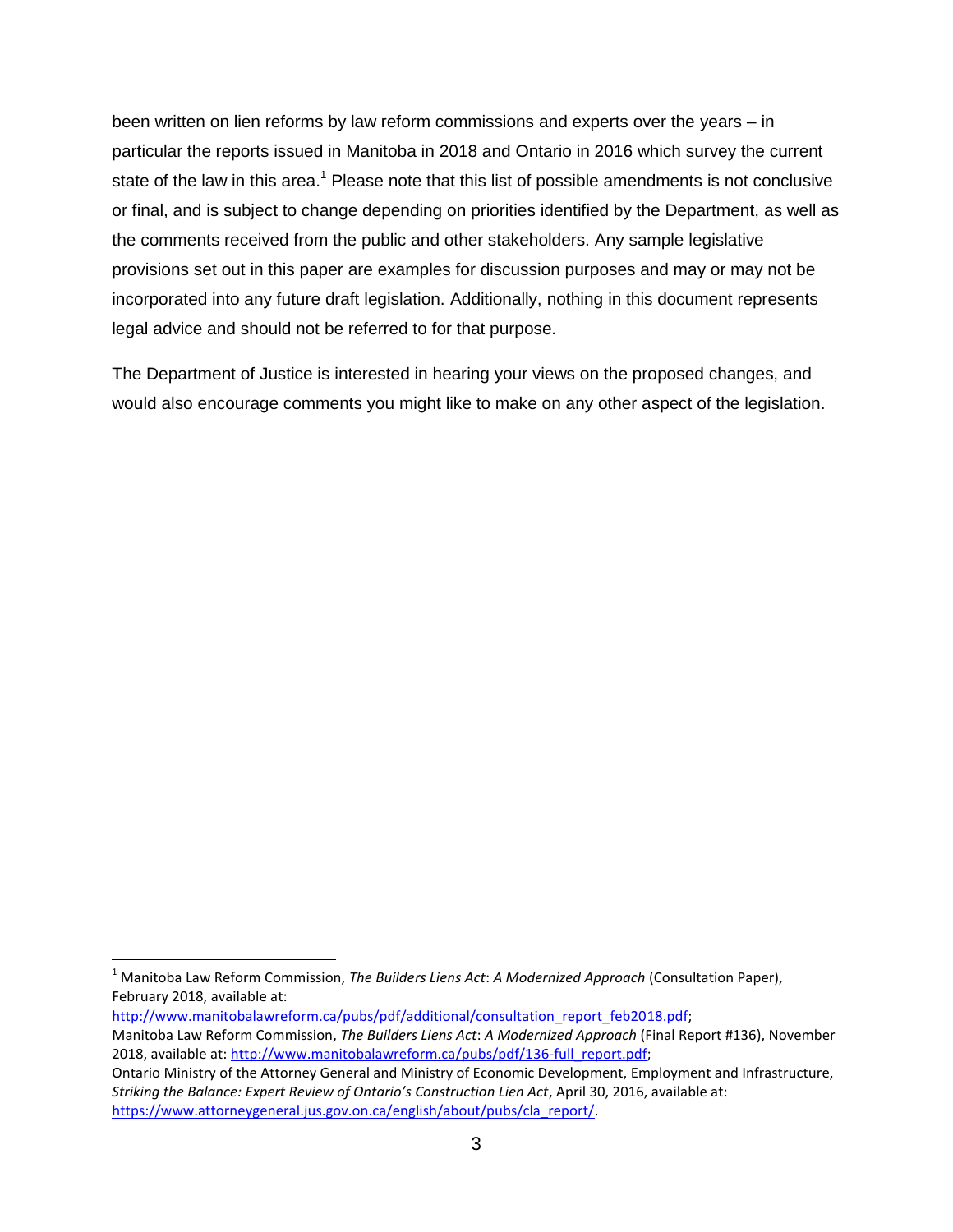# **Proposed Changes to** *Mechanics Lien Act*

### **1. Naming the Proposed Act the** *Builders Lien Act*

We would propose that the new act be called the Builders Lien Act instead of the *Mechanics Lien Act*.

In common parlance, the meaning of the term "mechanic" has changed since this legislation was introduced. Formerly, a mechanic was a person who worked on a building. Now, the word mechanic would suggest to most people, especially lay people, an individual who repairs vehicles. Those individuals have remedies under different legislation. We would propose that calling the new legislation the *Builders Lien Act* would be more suggestive of the subject matter and would likely stay current for some time.

All provinces have similar legislation. At one time, these statutes were all called the "Mechanics Lien Act". A number of Canadian jurisdictions have now replaced their *Mechanics Lien Act* with a *Builders Lien Act*. Five jurisdictions still call their legislation the *Mechanics Lien Act*. One notable exception is Ontario, which calls its legislation the *Construction Act* (formerly the *Construction Lien Act*). Calling the new NWT Act the *Builders Lien Act* would be consistent with other jurisdictions, and would help to indicate the application of the Act which may assist lawyers and individuals from other jurisdictions who may be researching their obligations under the law of the Northwest Territories.

The new title would also indicate that this is a new Act distinct from the current *Mechanics Lien Act*, which may continue to apply to some pre-existing claims.

Questions:

a. What do you think the new Act should be called? Would you agree that "Builders Lien Act" is an appropriate title?

### **2. Application of the Act and Definitions**

There is some ambiguity in the current Act, and we would propose to clarify the application of the legislation. The goal of the Act would remain the same, but we feel that it would assist the public if the scope of the Act was better defined. In other jurisdictions there has been litigation on these issues. That has not been a trend in the NWT, but we feel that unnecessary litigation could be avoided by simply defining a number of key terms.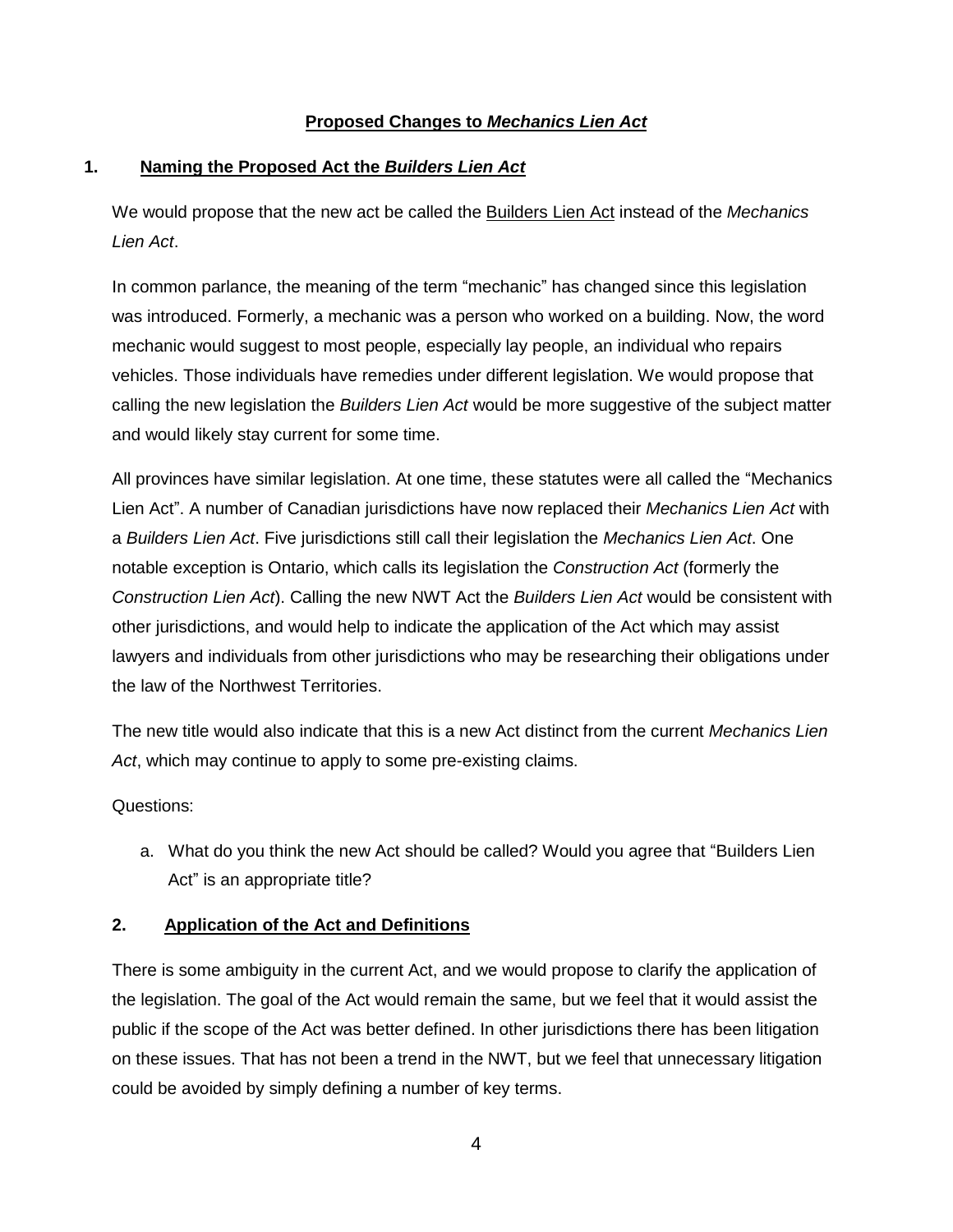Currently, the Act applies to 'doing work on a building or erection.' This is overly broad and could refer to any number of things. We propose defining the term "improvement" similar to how Saskatchewan has defined improvement at s. 2(1)(h) of their *Builders Lien Act*. We would propose a similar section to the following:

**"improvement"** means a thing constructed, erected, built, placed, altered, repaired, improved, added to, dug or drilled or intended to be constructed, erected, built, placed, altered, repaired, improved, added to, dug or drilled on or into, land, except a thing that is not affixed to the land or intended to become part of the land and includes:

- (i) landscaping, clearing, breaking, excavating, digging, drilling, tunneling, filling, grading or ditching of, in, on or under land;
- (ii) the demolition or removal of any building, structure or works or part thereof;and
- (iii) services provided by an architect, engineer or land surveyor;

This definition of improvement would also include services provided by an architect or engineer or a surveyor, all of which are expressly covered in the Act. In addition to Saskatchewan, British Columbia and Ontario include architects and engineers in their legislation. <sup>2</sup> Some provinces do not include architects specifically in their legislation and this has been a subject of dispute elsewhere. In Manitoba, architects are excluded from the application of the *Builders Lien Act*. In its November 2018 report, the Manitoba Law Reform Commission recommended that the Act should be limited to those participating in the actual construction process and that architects and engineers should not be included in proposed amendments in that province because they benefit from a direct contractual relationship with their client and can pursue remedies based on that contract, unlike others involved in construction projects.<sup>3</sup> However, it is possible that there could be situations where that might not be the case and being a lienholder could be beneficial, such as where they are retained by someone other than the owner of the property. Courts have also sometimes interpreted lien statutes as including architects where they were not specifically excluded, though it has generally been held that an architect does not have a claim where they had prepared plans but no construction had taken place.<sup>4</sup> By adopting the above definition of improvement, the Act would contemplate that a lien would be available for an intended improvement that has not yet been started or completed.

 $\overline{a}$ 

<sup>2</sup> British Columbia *Builders Lien Act*, S.B.C. 1997, c. 45 ("British Columbia Act"), s. 1(1); Ontario *Construction Act*, R.S.O. 1990, c. C.30 ("Ontario Act"), s. 14(3).

 $3$  Manitoba Law Reform Final Report, supra note 1, page 29.

<sup>4</sup> For example, *Peter Hemingway Architect Ltd. v. Abacus Cities Ltd.,* 1980 ABCA 182.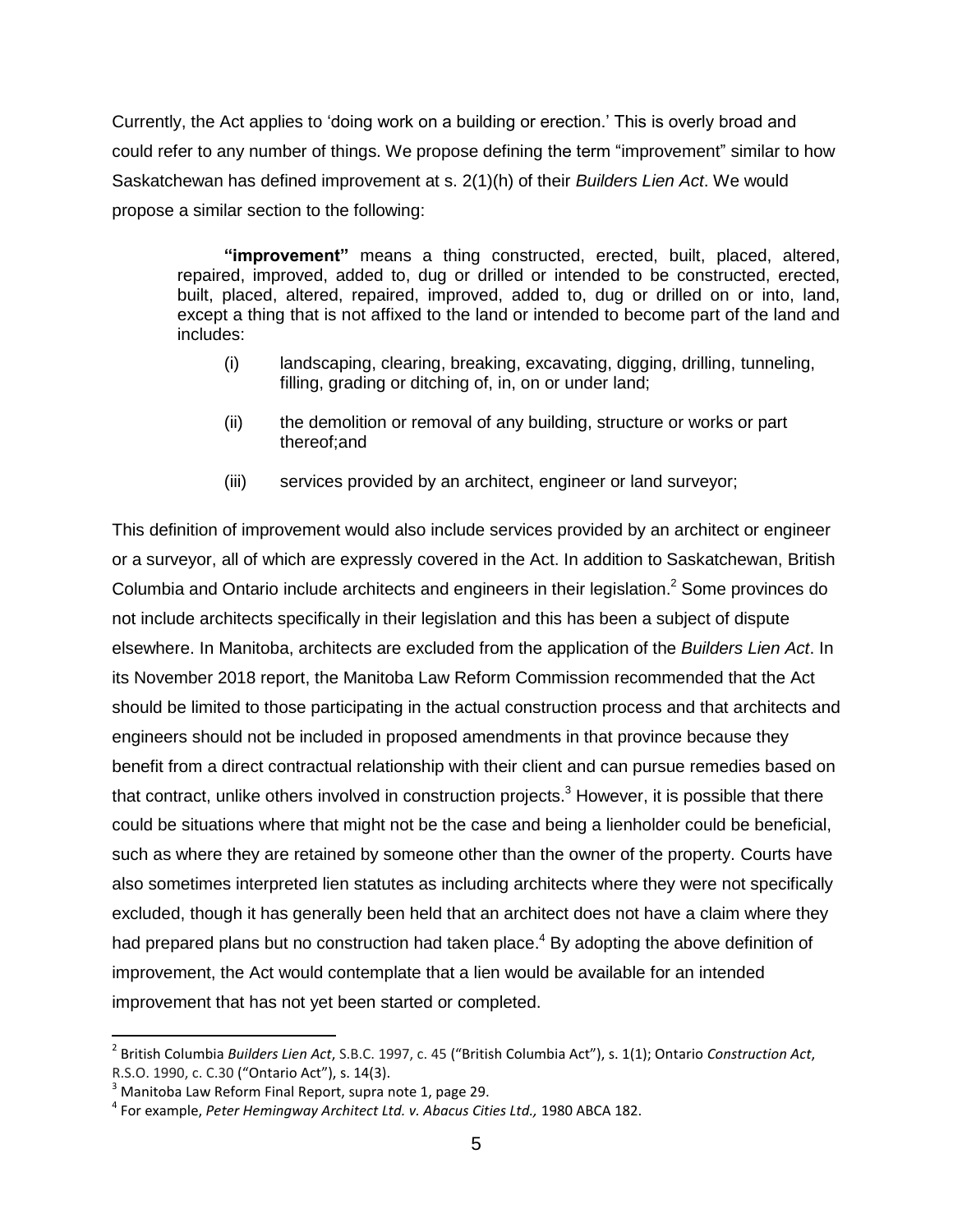The Act allows for a lien for providing "materials." The Act does not define materials. We suggest defining materials to mean "movable property which is intended to become part of the improvement or that is used to directly facilitate the making of the improvement."

We suggest amending the current definitions of "contractor" and "subcontractor" to exclude labourers. The current definition of contractor could very well include a labourer. Labourers and contractors have different remedies available to them and it would be helpful to clarify the separation between them. As wage earners, labourers currently have priority over other liens for 30 days of wages in this jurisdiction. Labourers also do not have obligations to others as contractors and subcontractors do, such as the obligation to maintain a holdback. Therefore, we feel it would be beneficial to emphasize this separation, consistent with Alberta and Saskatchewan.<sup>5</sup>

The current definition of labourer includes references to specific professions. We suggest amending the definition of labourer so it is more neutral and will retain its meaning if terminology changes. We would propose that the definition of labourer be 'a person employed for wages in any kind of labour whether employed under a contract of service or not.' This is similar to the Alberta, Saskatchewan and New Brunswick definitions of labourer.<sup>6</sup>

# Questions:

 $\overline{a}$ 

- a. Are there other terms that need to be defined?
- b. What should the definition of improvement include? What should it not include?
- c. What should the definition of services include? Is there anything that shouldn't be included?
- d. Should surveyors, engineers and architects be included in the Act? Are they already protected by other contractual remedies?

# **3. Time Period for filing liens**

The Department is considering whether the time period for preservation of a lien by filing it in the Land Titles office should be extended to 60 days. The current legislation requires that a lien be

<sup>5</sup> Alberta *Builders Lien Act* R.S.A. 2000, c. B-7 ("Alberta Act"), s. 1(b); Saskatchewan *Builders Lien Act* S.S. 1984-85- 86, c. B-7.1 ("Saskatchewan Act"), s. 2(1)(b).

<sup>6</sup> Alberta Act, s. 1(e); Saskatchewan Act, s. 2(1)(i); New Brunswick *Mechanics Lien Act* R.S.N.B. 1973, c. M-6 ("New Brunswick Act"), s. 1.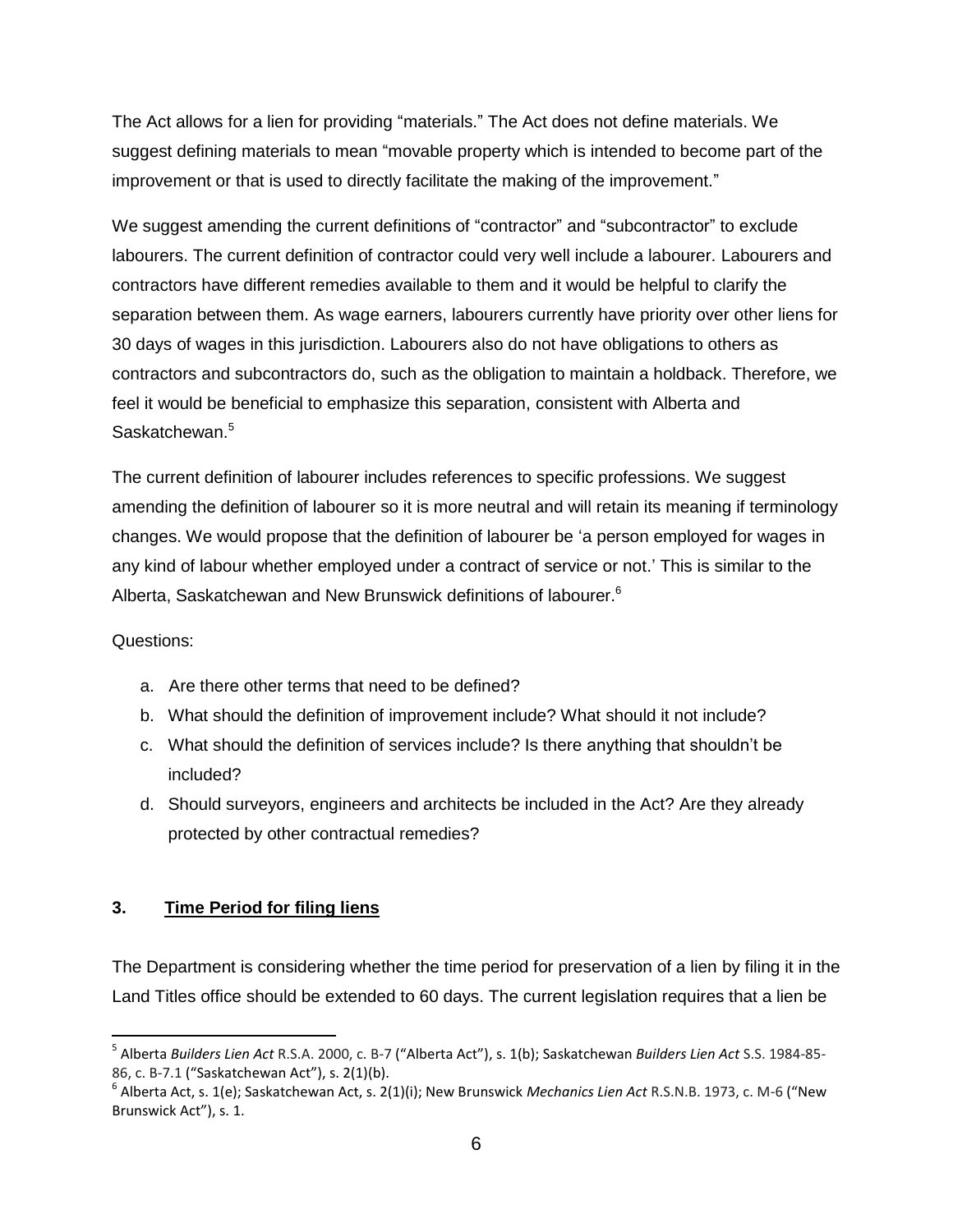filed in the Land Titles Office within 45 days after the last day on which work is performed or where credit is extended. It is the same in Alberta and British Columbia.<sup>7</sup> In Manitoba and Saskatchewan, a claim for lien must be registered within 40 days of the contract being completed or abandoned.<sup>8</sup> Ontario recently extended its time period to 60 days, which is the same as Nova Scotia and Prince Edward Island.<sup>9</sup> In its review of their *Construction Act*, Ontario found that 45 days does not necessarily correspond to current business practices.<sup>10</sup> The Law Reform Commission of Nova Scotia came to the same conclusion in their 2003 review of that province's *Mechanics Lien Act*. <sup>11</sup> One implication of this change is that the holdback period would have to change so that it matches.

### Questions:

- a. Does the current time period of 45 days give enough time to assess if the amount will be paid?
- a. Is 45 days consistent with current business practices in the NWT?
- b. Would 60 days be more reasonable?
- c. Would another time period be better?

### **4. Perfection of Liens**

To perfect a lien a person must commence an action and file a certificate of pending litigation in the Land Titles Office. The current time limit is 45 days from the last day of the preservation period. This is among the shortest periods in the country. Manitoba has the longest period to perfect a lien at two years from the date of registration.<sup>12</sup> Alberta also has a longer time limit at 180 days.<sup>13</sup> In the interest of allowing time to bring an action but also encouraging individuals to be proactive in pursuing their claims, we believe that 90 days would be reasonable. A longer period may encourage individuals to wait too long to commence an action, while a shorter

 $10$  Ontario report, Chapter 4, section 2.1. Available at: [https://www.attorneygeneral.jus.gov.on.ca/english/about/pubs/cla\\_report/#\\_Toc450127237](https://www.attorneygeneral.jus.gov.on.ca/english/about/pubs/cla_report/#_Toc450127237)

<sup>11</sup> Law Reform Commission of Nova Scotia, Builders Liens in Nova Scotia: Reform of the *Mechanics Lien Act* Final Report – June 2003, 23-24. Available at:

 $\overline{\phantom{a}}$ 

 $^7$  Alberta Act, s. 41(1)-(2); British Columbia Act, s. 20.

<sup>8</sup> Manitoba *Builders Lien Act* R.S.M. 1987, c. B91 ("Manitoba Act"), s. 43-44; Saskatchewan Act, s. 49.

<sup>9</sup> Ontario Act, s. 31(2); Nova Scotia *Builders Lien Act*, R.S.N.S. 1989, c. 277, s. 24; Prince Edward Island *Mechanics Lien Act*, R.S.P.E.I. 1988, c. M-4 ("Prince Edward Island Act"), s. 24

[https://static1.squarespace.com/static/5bc6671f0490795182e54b80/t/5bc686980d9297f4c4ab49bb/1539737241](https://static1.squarespace.com/static/5bc6671f0490795182e54b80/t/5bc686980d9297f4c4ab49bb/1539737241571/Builders%27+Liens+%2B+Mechanics%27+Lien+Act+-+Final+Report.pdf) [571/Builders%27+Liens+%2B+Mechanics%27+Lien+Act+-+Final+Report.pdf](https://static1.squarespace.com/static/5bc6671f0490795182e54b80/t/5bc686980d9297f4c4ab49bb/1539737241571/Builders%27+Liens+%2B+Mechanics%27+Lien+Act+-+Final+Report.pdf)

 $\frac{12}{12}$  Manitoba Act, s. 49(2).

 $13$  Alberta Act, s. 43(1).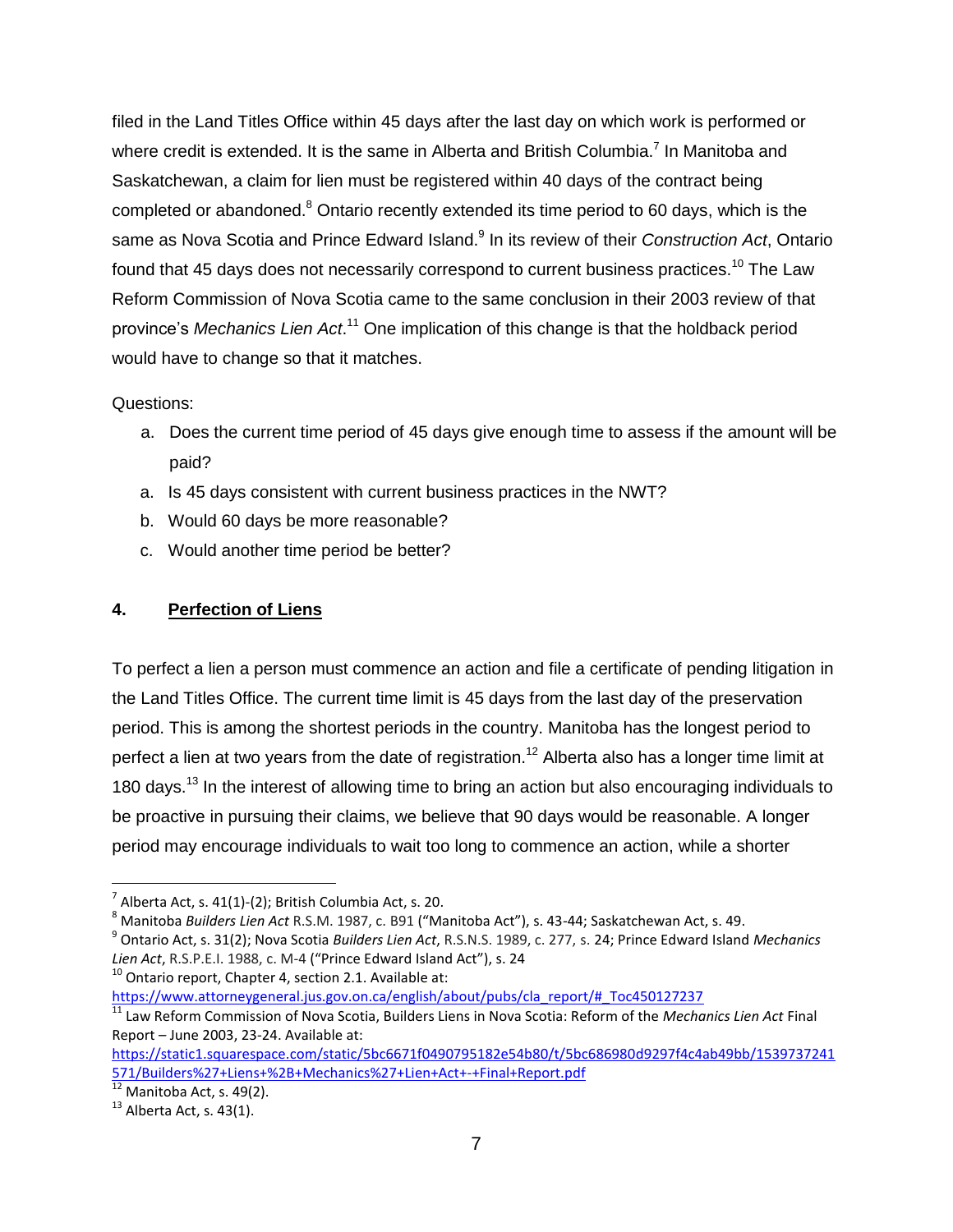period may encourage unnecessary litigation. This period is consistent with Ontario, Yukon, Newfoundland and Labrador, New Brunswick, Nova Scotia and Prince Edward Island.<sup>14</sup> Ontario previously had a 45-day limit, but extended it to 90 days in 2016. Taking into account the proposal to extend the preservation time limit to 60 days, there would be a total of 150 days to perfect a lien.

Questions:

a. Is 90 days a reasonable time limit for perfection of a lien? Is it too long? Is it too short?

### **5. Court remedies for discharge of a registration**

Some concerns have been raised about situations where an individual has filed a claim of lien or a certificate of *lis pendens* but has not followed through. Our current Act does not provide remedies for this. The only way that a lien can be removed is for the original claimant to file a discharge, but if they are unavailable or uncooperative there is no remedy for the owner.

In other jurisdictions, a perfected lien may expire if it is not set down for trial in a certain amount of time. This is usually one year or two years after the action was commenced. We would propose that after two years of the certificate of *lis pendens* being registered, the lien action would expire. Any party could then apply to dismiss the action and have the registration of the claim for lien and the certificate of *lis pendens* vacated unless a party demonstrated a valid reason for the delay. The lien would then be removed from the title when a copy of the judgment was filed with the Land Titles Office. This would encourage timely resolution of disputes, and ensure that abandoned claims do not remain as a charge on titles. Ontario, Saskatchewan, and Alberta each have some variation on this approach.<sup>15</sup>

Other jurisdictions also grant a general power to the courts to order that a registration of a claim of lien or a certificate of *lis pendens* be vacated.<sup>16</sup> In some jurisdictions, this also extends to lien registrations that are deemed to be frivolous or vexatious.<sup>17</sup> We would propose to include similar remedies in any new Act to account for unusual situations that may arise.

<sup>14</sup> Ontario Act, s. 36(2); Yukon *Builders Lien Act*, R.S.Y. 2002, c. 18 s. 22; Newfoundland Act, s. 24(1); New Brunswick Act, s. 27; Prince Edward Island Act, s. 27.

 $^{15}$  Ontario Act, s. 37, s. 46; Saskatchewan Act, s. 55; Alberta Act, s. 46(2)

<sup>&</sup>lt;sup>16</sup> Saskatchewan Act, s. 60

<sup>&</sup>lt;sup>17</sup> Ontario Act, s. 47.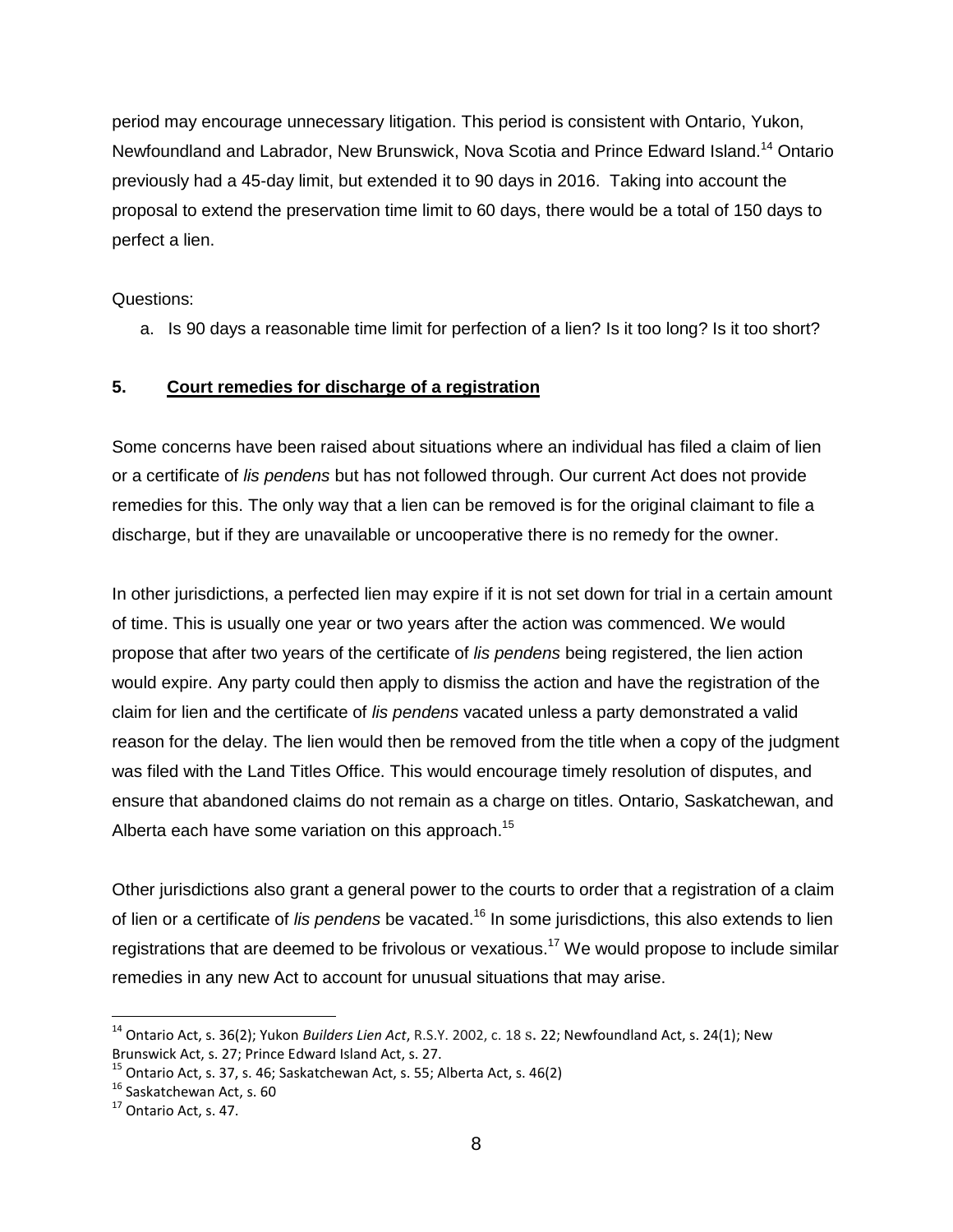### Questions:

- a. Is this necessary in the NWT?
- b. Are any other remedies required here?

### **6. Trust Provisions**

We propose to add the concept of trusts to the Act. Most of the jurisdictions that have updated their legislation in recent years have incorporated this concept into their legislation. The intention of the trust provisions is to ensure that funds to be used for the improvements are in fact used for that purpose. This is an additional remedy that is distinct from the lien provisions, and there are a few key differences between the two remedies. Although the trust provisions do not create an interest in land, they may apply in situations where a lien may not be applicable. The cause of action for breach of trust would not be affected by the expiration of the time to file the lien. As well, unlike a lien, a beneficiary of a trust may only claim against their direct trustee, so that each payer under the contract only becomes a trustee for its payee.

Under this scheme, owners, contractors, and subcontractors would each be trustees or payers. The owner would be the trustee of any sums they receive to finance a construction project. If there is no financing, all money in the hands of the owner or any money received by the owner for payment under the contract would constitute a trust fund for their beneficiaries. In turn, the contractor and subcontractor become trustees of all sums received by them under the contract for their beneficiaries. In Saskatchewan, the beneficiaries for owners, contractors and subcontractors include subcontractors who have subcontracted with the payer, people who have provided materials and services to the payer, and labourers who have been employed by the payer.<sup>18</sup> Each payer would be prohibited from converting trust funds to their own use until their beneficiary was paid. Similar to Ontario and Saskatchewan, a trustee would be allowed to retain from trust funds an amount that is equal to any outstanding debts, claims or damages that the beneficiary may owe the trustee.<sup>19</sup> A trustee could also retain an amount where they have paid a beneficiary out of money that is not subject to a trust. The same would also be true where a trustee had paid a beneficiary from borrowed money.

<sup>&</sup>lt;sup>18</sup> Saskatchewan Act, s. 6-8.

 $19$  Ontario Act, s. 12; Saskatchewan Act, s. 13.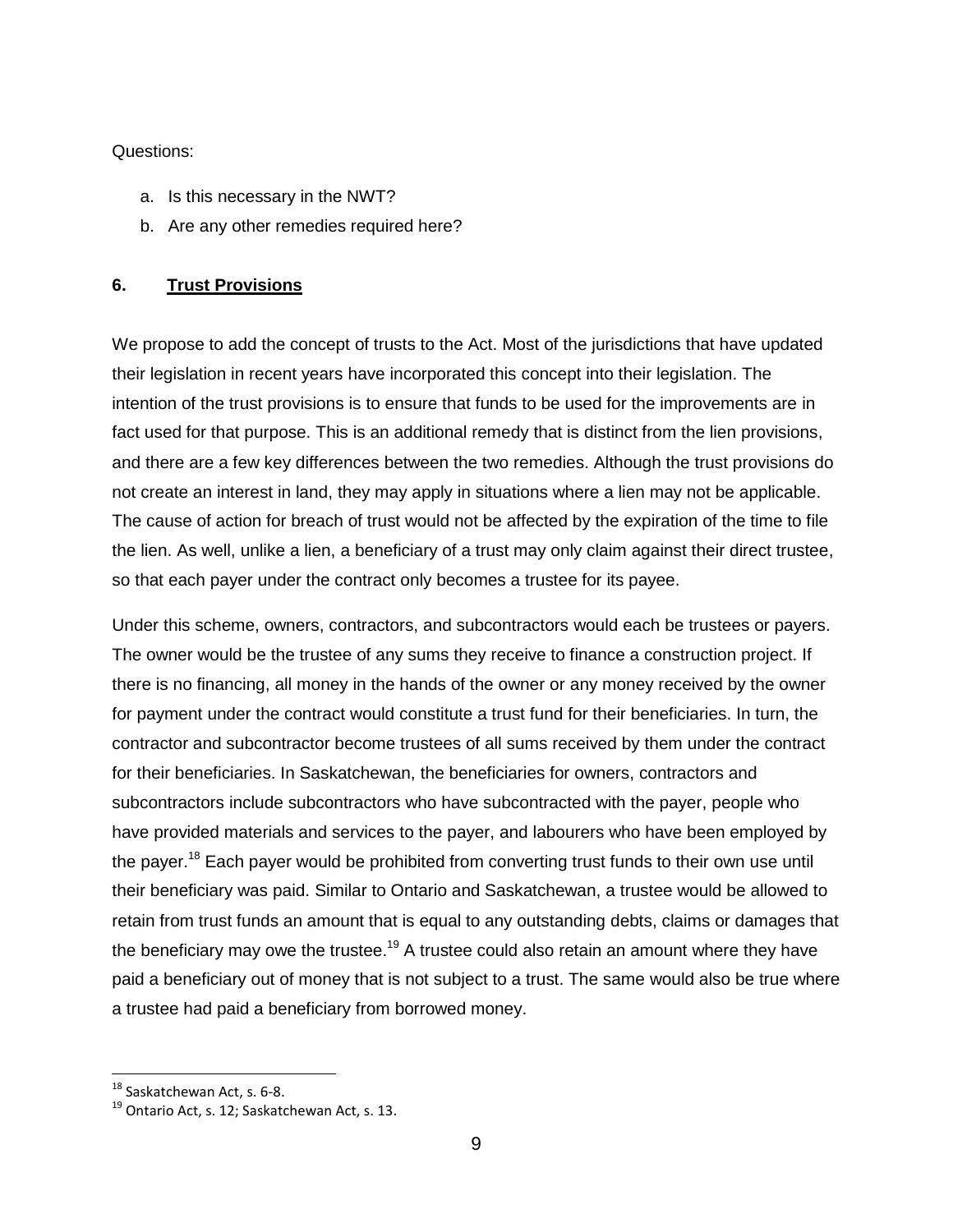The Act would also include a procedure for applying to the Court for direction where there is any dispute about a trust fund. This may be similar to section 17 of Saskatchewan's *Builders Lien Act*, which states:

**17**(1) An application for directions may be made to the court where a dispute arises:

- (a) respecting the claim of a person for whose benefit a trust is constituted under this Part; or
- (b) respecting the administration of the trust fund.

(2) An application under subsection (1) may be made by:

- (a) the person with respect to whose claim the dispute has arisen;
- (b) any person for whose benefit the trust fund is created by this Part; or
- (c) the trustee

The Act would also include penalties for breaching the trust by appropriating trust funds or converting any funds constituting a trust in a manner that is inconsistent with the trust. Any offences under the Act would apply to individuals and corporations. Where a corporation is a trustee, liability would extend to every director or officer of a corporation who has knowingly participated in or condoned an offence. In Manitoba and Saskatchewan, the penalty can be a fine of up to \$50,000 or two years imprisonment.<sup>20</sup> The penalty in British Columbia is \$10,000 or two years imprisonment.<sup>21</sup>

Common law equitable remedies would still apply, such as a civil claim for breach of trust. We would propose that the Act contain an express statement to this effect. Individuals, corporations, and officers and directors of a corporation could also be liable in a civil action.

We would propose a two-year limitation period for a civil action for breach of trust. Ontario has a two-year limitation period.<sup>22</sup> In Saskatchewan, a trustee is discharged from his obligations as trustee and no action may be commenced to enforce the trust on the expiry of two years after a contract is abandoned or completed. $^{23}$  The limitation period in British Columbia is one year after the completion or abandonment of the head contract, or if there is no head contractor, one year after completion or abandonment of the improvement.<sup>24</sup> We believe two vears would be more

 $^{20}$  Manitoba Act, s. 7; Saskatchewan Act, s. 18.

 $21$  British Columbia Act, s. 11(2).

 $22$  Ontario Limitations Act, 2002, SO 2002, c. 24, Sch. B, s. 4.

 $23$  Saskatchewan Act, s. 19.

<sup>&</sup>lt;sup>24</sup> British Columbia Act, s. 14.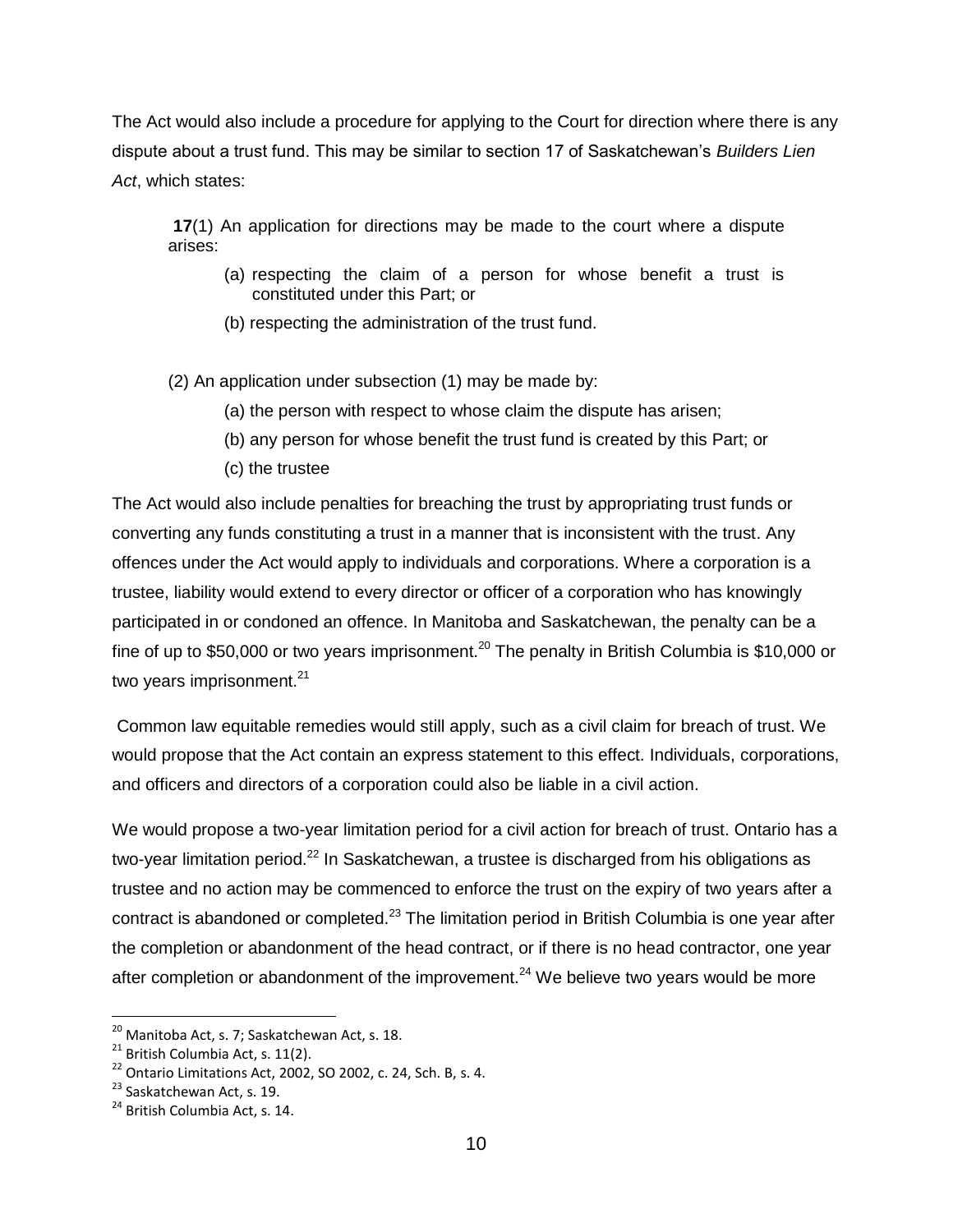appropriate in the NWT because this would be consistent with the limitation period for lien actions proposed in part 5 above. The reason for providing a short limitation period is to encourage quick resolution of disputes and to reduce uncertainty.

Questions:

- a. Is a trust regime needed in the Northwest Territories?
- b. When should funds be retained and by whom?
- c. What should the penalties be for breach of trust?

### **7. Substantial Performance and Deemed Completion and Finishing Holdback**

Currently, the Act says that the holdback is released when the contract is completed. A payer must withhold 10% of the contract price until 45 days after the completion of the project. Completion is not defined, nor is there any guidance on who determines when a contract is completed. Other jurisdictions define when a contract is finished, and provide a holdback for any work left to be completed after a contract has been substantially completed.

We propose changes to the Act to introduce the concept of "substantial performance", and to add a 'finishing holdback.' This would allow for release of holdback funds, even though there may be a small amount of work left to complete.

Substantial performance is a common term in lien legislation, and it is well defined in other jurisdictions. It appears that there is some consistency among the jurisdictions on the requirements for determination of substantial performance. Ontario, British Columbia and Alberta all provide that a contract is substantially complete when the cost of completion is a certain dollar amount. In Ontario, this is 3% of the first \$1,000,000, 2% of the next \$1,000,000 and 1% of the balance of the contract price.<sup>25</sup> In Saskatchewan, British Columbia and Alberta this is 3% of the first \$500,000, 2% of the second \$500,000, and 1% of the balance of the contract.<sup>26</sup>

Among the jurisdictions which have this concept in their legislation, most have a certificate of substantial performance which is filled out by a person or persons indicated in the Act. In Ontario, this must be by an architect, engineer, any other person upon whose certificate payments are made under a contract or subcontract, or if there is no payment certifier, the

 $25$  Ontario Act, s. 2(1).

 $^{26}$  Saskatchewan Act, s. 3(1); British Columbia Act, s. 1(2); Alberta Act, s. 2.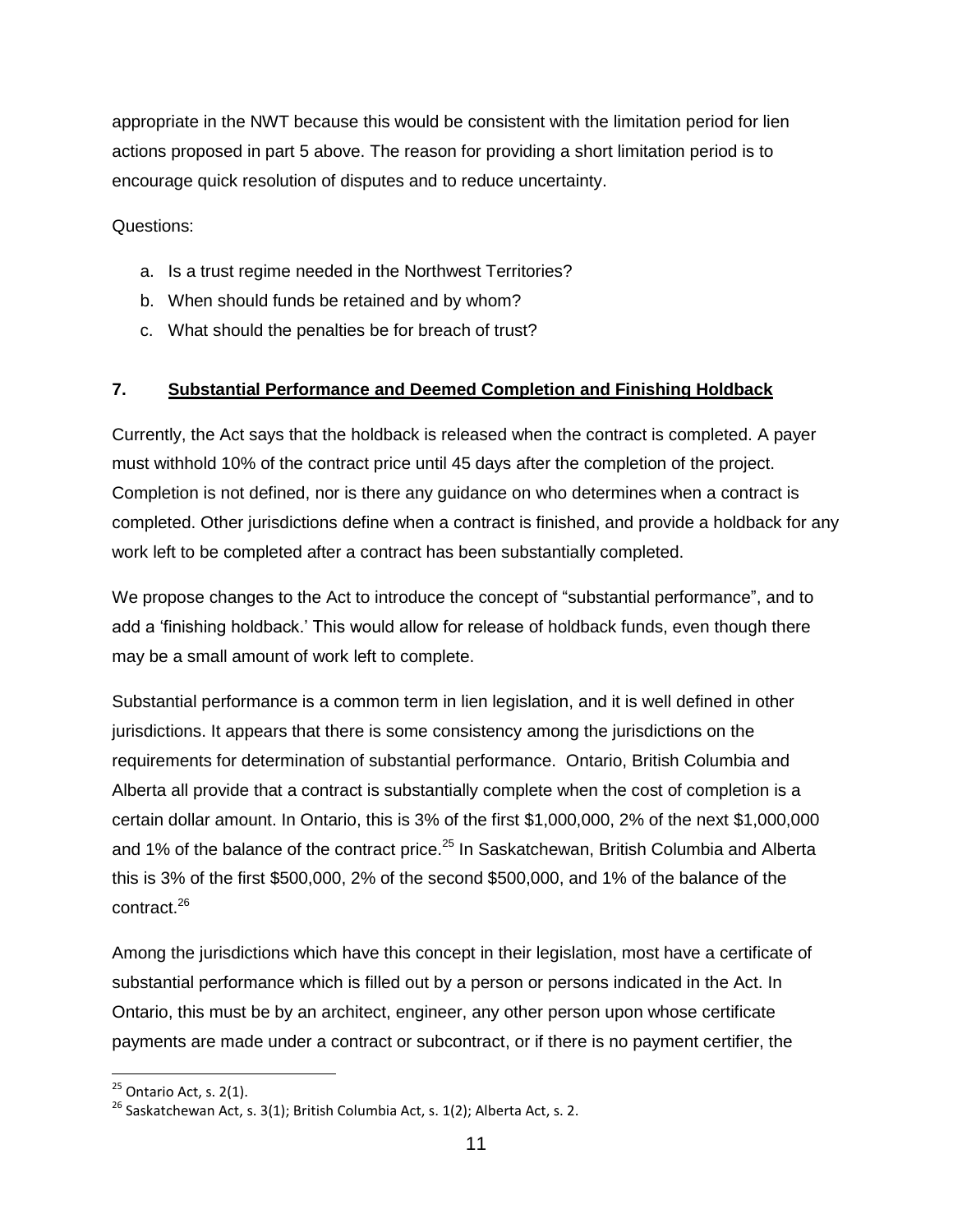owner and contractor may make the determination jointly.<sup>27</sup> British Columbia is similar to Ontario.<sup>28</sup> Saskatchewan and Manitoba provide that a payment certifier is an architect, engineer or other person upon whose certificate payments are made.<sup>29</sup> Given the geography of our jurisdiction, we may have to consider who would be the most expedient person to fill out the certificate. Perhaps the Ontario method of specifying certain individuals but also allowing an owner and contractor to agree would offer more flexibility so that these certificates could be completed in a timely manner – especially if we were talking about a project in a remote location.

We are considering adding a section similar to some other provinces to deal with substantial performance in situations where the improvement is being used for the purpose for which it is intended, and an improvement cannot be completed for reasons beyond the control of the contractor, or for situations where the owner and contractor agree not to complete the improvement expeditiously. In those cases, the price of the remaining services to be supplied would be deducted from the contract price to determine substantial performance. This would provide some additional flexibility. The section could look similar to this:

1. For the purposes of this Act:

(a) where the improvement or a substantial part of it is ready for use or is being used for the purposes intended, and the improvement cannot be completed expeditiously for reasons beyond the control of the contractor or the subcontractor; or

(b) where the owner and contractor agree not to complete the improvement expeditiously;

the price of the services or materials remaining to be supplied and required to complete the improvement shall be deducted from the contract price in determining substantial performance.

Once a certificate is posted, each payer would have 60 days to make payment of the holdback.

For certainty, we would also propose that a contract be deemed complete when the price of completion or the price of the final services or goods to be completed is not more than 1% of the contract price.

 $\overline{\phantom{a}}$ 

 $^{27}$  Ontario Act, s. 1(1), s. 32(1).

 $28$  British Columbia Act, s. 7(1).

<sup>&</sup>lt;sup>29</sup> Saskatchewan Act, s. 2(1); Manitoba Act, s. 1(1).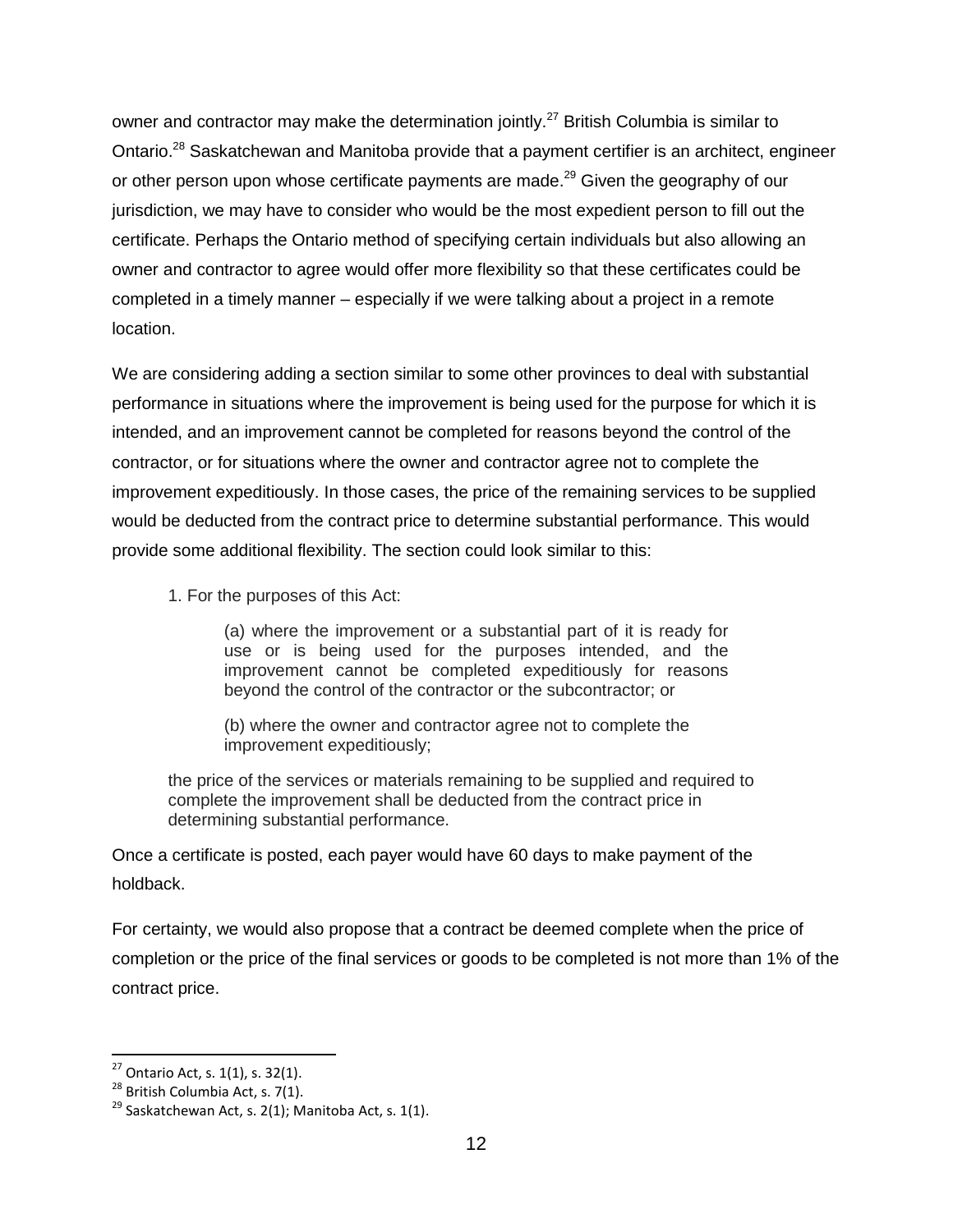To address situations where there may be finishing work left after a contract has been largely completed, many of the jurisdictions with more modern legislation have two holdbacks, which are the initial holdback and a second holdback which applies to the work completed after the certificate of substantial performance. This is most commonly called the 'finishing holdback.' This extends the same protections to those who provide materials, services and labour in the later stages of the contract, as are available to those who had provided materials, services and labour in earlier stages.

Ontario, Manitoba, Saskatchewan, Alberta and Nova Scotia all have a finishing holdback.<sup>30</sup> The jurisdictions differ slightly, but usually where a contract has been declared to be substantially performed but services remain to be completed, the payer is required to retain a separate holdback, which is usually 10% of the price of the remaining supplies or services. In Manitoba, the holdback is 7.5%. We would propose that we use 10% because that would be consistent with the initial holdback.

We would propose that this holdback would be retained until 60 days after the contract is completed, which is the proposed time limit for the filing of liens.

### Questions:

 $\overline{\phantom{a}}$ 

- a. What formula would be appropriate for substantial performance for the NWT?
- b. Who should fill out the certificate of substantial performance?
- c. Would a section dealing with situations where the improvement is being used and the project cannot be completed in an expeditious manner be helpful in the NWT?
- d. What formula would be appropriate to determine completion?
- e. Do we need the finishing holdback?

### **8. Annual, Phased and Segmented Release of Holdback for Large Contracts**

The new Act would also allow for release of the holdback on a phased or annual basis for large contracts, if provided for in the contract entered into by the parties. This is done elsewhere, though the definition of a large contract does differ somewhat from jurisdiction to jurisdiction. In

 $^{30}$  Ontario Act, s. 22(2); Manitoba Act, s. 24(2); Saskatchewan Act, s. 43(1); Nova Scotia Act, s.13.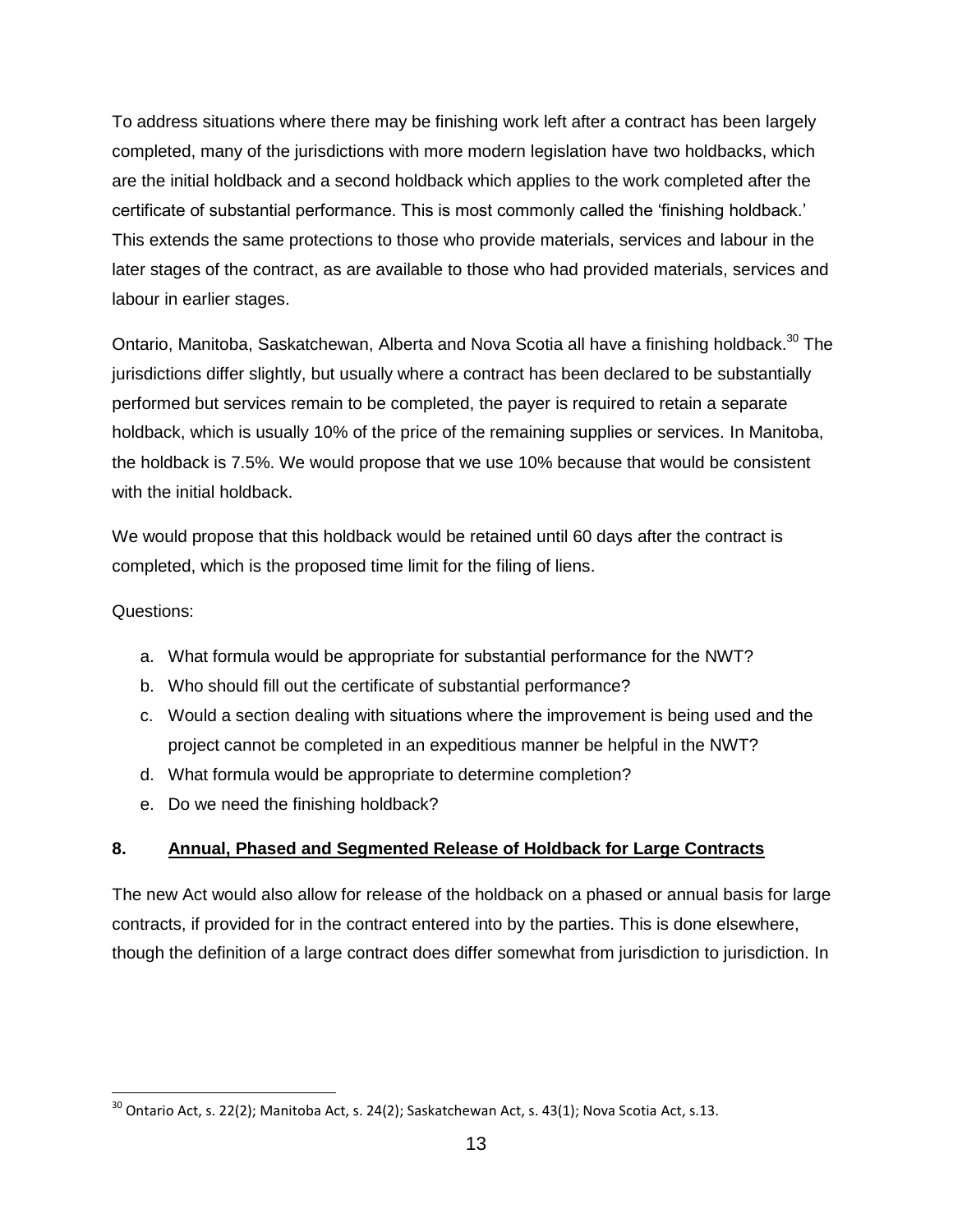Saskatchewan it is any contract over \$25,000,000.<sup>31</sup> In Ontario, a large contract is any contract over \$10,000,000.<sup>32</sup> We would need to decide on an amount that is appropriate for the NWT.

Questions:

- a. Do we need provisions dealing with the release of holdback under large contracts in the NWT?
- b. What should our definition of large contract be? Is \$25,000,000 too high for the NWT? Is \$10,000,000 too low? Is another number more appropriate?

# **9. Set-off**

Subsection 9(5) of the current Act provides that no payments under a contract may be diminished by any set-off or counterclaim. We would propose to add a set-off mechanism for the release of trust funds as noted in part 6 above relating to trust funds. The proposed Act would set out that a lien is limited to the amount owing and that  $-$  in determining the amount of a lien  $$ any outstanding debts, claims or damages in the payer's favour would be taken into account. The proposed sections would be similar to the following:

**1.** Subject to the requirement to maintain a holdback, a trustee may retain from trust funds an amount that, as between the trustee and the person they are liable to pay under a contract or subcontract related to the improvement, is equal to the balance in the trustee's favour of all outstanding debts, claims or damages, that are related to the improvement.

**2**(1) A lien does not attach so as to make an owner liable for a greater amount than the amount payable by the owner to the contractor.

(2) Where a lien is claimed by a person other than the contractor, the amount that may be claimed is limited to the amount owing to the contractor or subcontractor or other person for whom the services or materials have been provided.

(3) In determining the amount of a lien under subsection (1) or (2), there may be taken into account the amount that is, as between a payer and the person they are liable to pay, equal to the balance in the payer's favour of all outstanding debts, claims or damages that are related to the improvement.

This would be similar to sections 13 and 28 of the Saskatchewan *Builders Lien Act*, and section

12 and 17 of the Ontario *Construction Act*.

Questions:

 $31$  Saskatchewan Act, s. 46(1).

<sup>32</sup> Ontario *Construction Act General Regulations*, s. 5-6.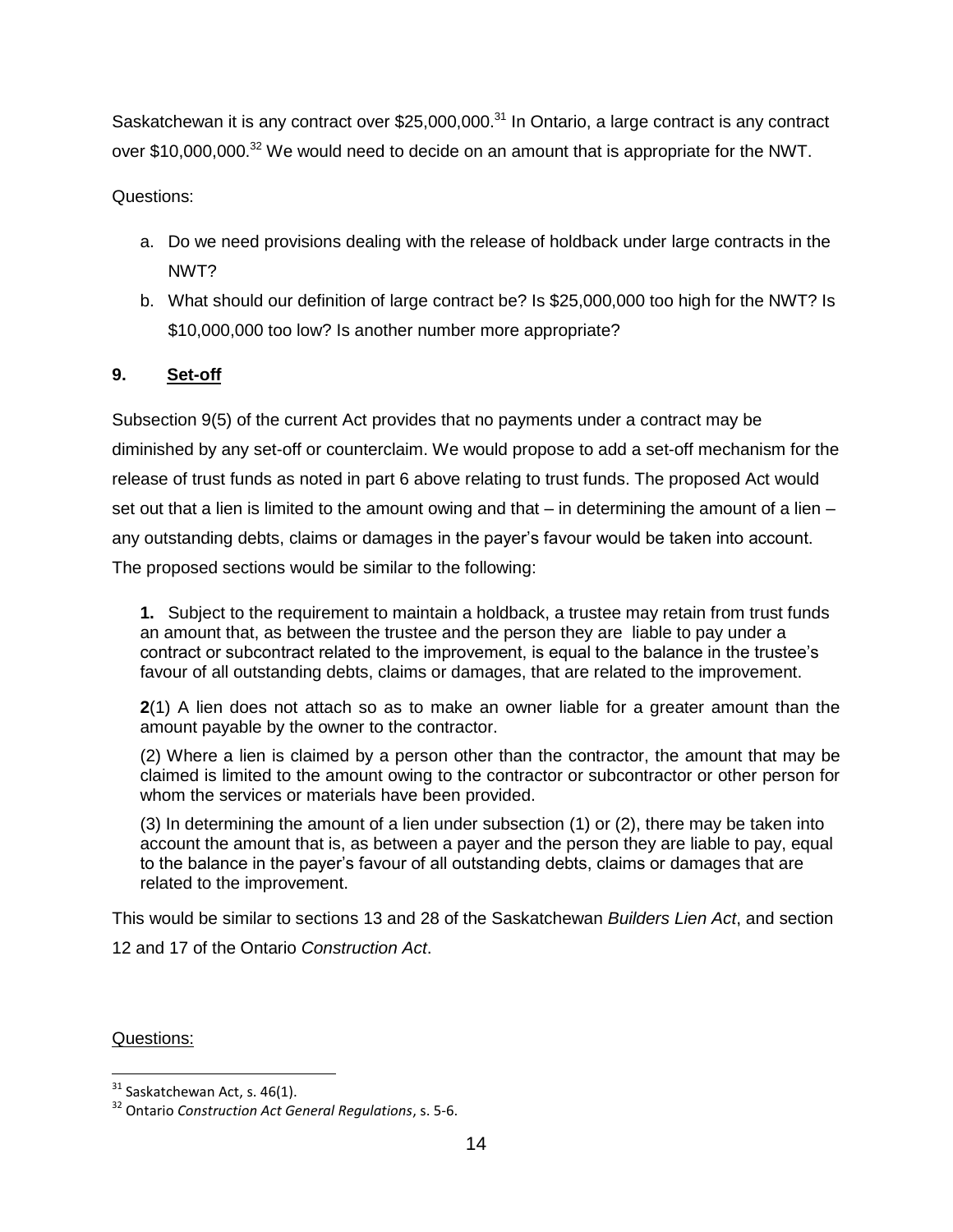b. Is this necessary in the NWT?

# **10. Eliminating the Posting of Payroll at Site of Building**

Section 9 of our Act states that no contractor or subcontractor is entitled to receive payment where the contract exceeds \$500 until they post at the construction site a copy of the receipted payroll. The Northwest Territories and Nunavut (which inherited its *Mechanics Lien Act* from the NWT) are the only jurisdictions that still have this requirement. However, with the new trust provisions and the proposed disclosure requirements and protections under other legislation such as the *Employment Standards Act*, this requirement may now be redundant.

Questions:

l

- a. Do we need this posting requirement in the NWT?
- b. Are other safeguards such as the new trust provisions sufficient?

# **11. Condominiums**

Condominiums were not a common form of construction when the current Act was drafted. Some jurisdictions, such as Saskatchewan and Ontario, allow for the application of liens to condominiums in their builders lien legislation.<sup>33</sup> Other provinces, such as Alberta and British Columbia, provide a remedy in their condominium legislation.<sup>34</sup>

Liens could attach to an individual title or all of the titles issued pursuant to a condominium plan. This would be similar to the Alberta and Saskatchewan approaches. Potential provisions could be similar to this:

1. In this section and in section 2 and 3, 'common elements', 'condominium plan', 'corporation', 'owner', and unit' have the same meanings as in the Northwest Territories *Condominium Act*.

2. Where services or materials are provided in respect of a unit, any lien that arises is on the estate or interest of the owner in that unit and their share in the common elements and any claim of lien with respect to a unit may be registered as an interest against the owner's title.

3. Where services or materials are provided in respect of the common elements, any lien that arises attaches to the estates or interests of all the

 $33$  Saskatchewan Act, s. 32(1); Ontario Act, s. 33.1, 34(9).

<sup>&</sup>lt;sup>34</sup> Alberta *Condominium Property Act* s.78 ; British Columbia *Strata Property Act*, SBC 1998, c.43, s. 75.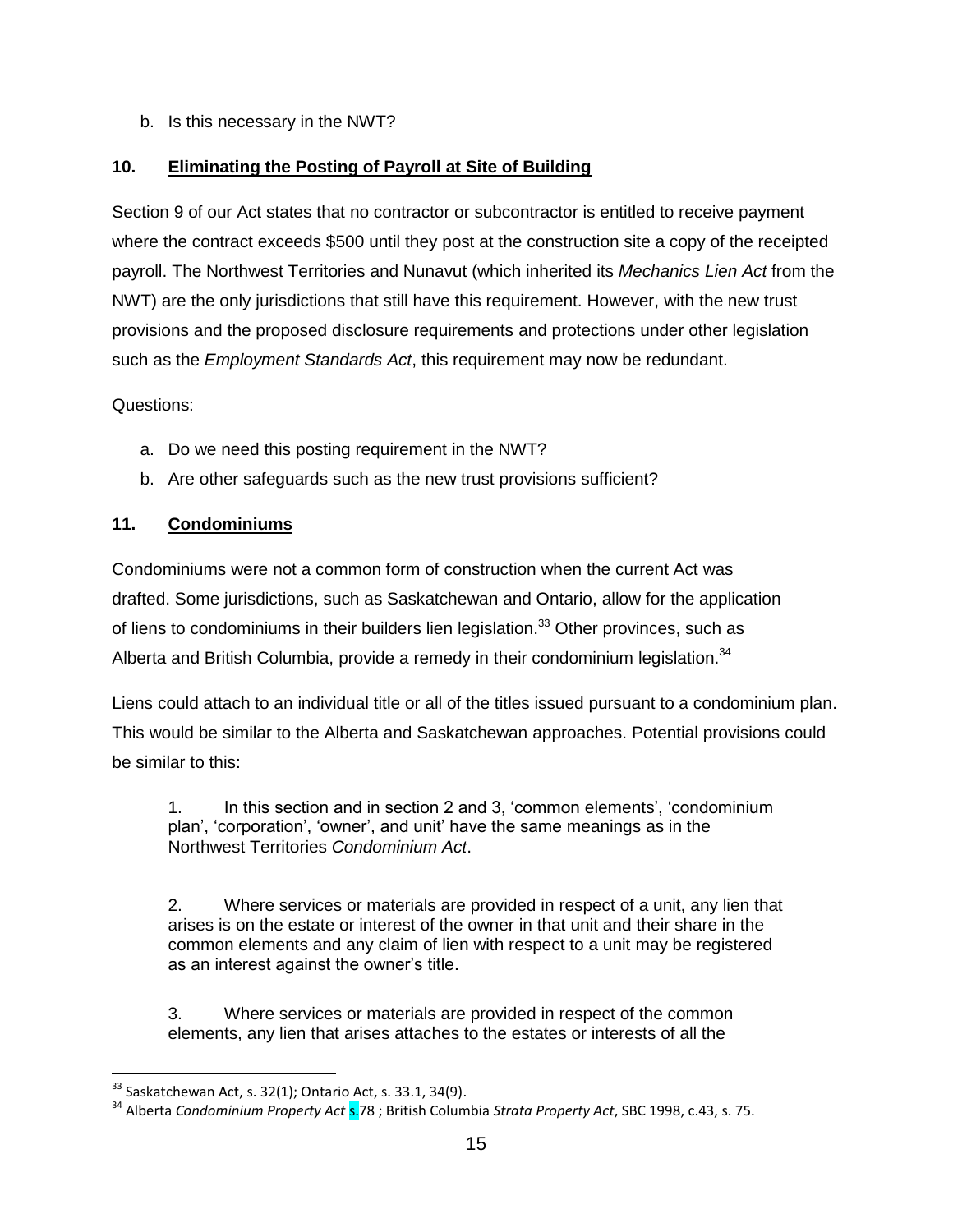owners in all the units and the common elements, and any claim of lien with respect to common property may be registered as an interest against the titles issued pursuant to the plan.

We would add a notice requirement for the corporation and each individual who is an owner of a unit.

Some jurisdictions specifically set out a procedure whereby an individual unit owner can have a lien discharged against their unit and their share of the common elements where the lien is filed for work requested by the condominium corporation. In British Columbia, an individual owner can apply to the court for vacate their portion of a lien on the common elements of a condominium by paying into court their proportionate share.<sup>35</sup> Ontario has a similar procedure in its new *Construction Act.<sup>36</sup>* In Alberta, an individual can pay their portion of the lien to the holder of the lien and demand that the lienholder provide a discharge for their unit and their share of the common property.<sup>37</sup> We would probably model the British Columbia and Ontario approach, because many Acts, including the current NWT *Mechanics Lien Act*, already contain a similar procedure allowing a person to apply to a court for an order vacating a lien if they pay the amount of the lien into court as security.

Questions:

c. Is there a need for liens on condominiums?

# **12. Prompt Payment**

Several jurisdictions are considering prompt payment legislation to ensure that contractors and subcontractors and workers are paid on time. The legislation would set out times for payment unless the parties to the contract choose an alternate schedule. To date only Ontario has passed this legislation.<sup>38</sup> Saskatchewan has introduced it in their legislature.<sup>39</sup> Other provinces are considering this initiative.

 $\overline{\phantom{a}}$ 

<sup>35</sup> British Columbia *Strata Property Act*, s. 90.

<sup>36</sup> Ontario Act, s. 44(2.1)-(2.2).

<sup>37</sup> Alberta *Condominium Property Act*, s. 78(3).

<sup>&</sup>lt;sup>38</sup> Ontario Act, Part I.1 Prompt Payment.

<sup>39</sup> *The Builders' Lien (Prompt Payment) Amendment Act, 2018*, available at: http://docs.legassembly.sk.ca/legdocs/Bills/28L3S/Bill28-152.pdf..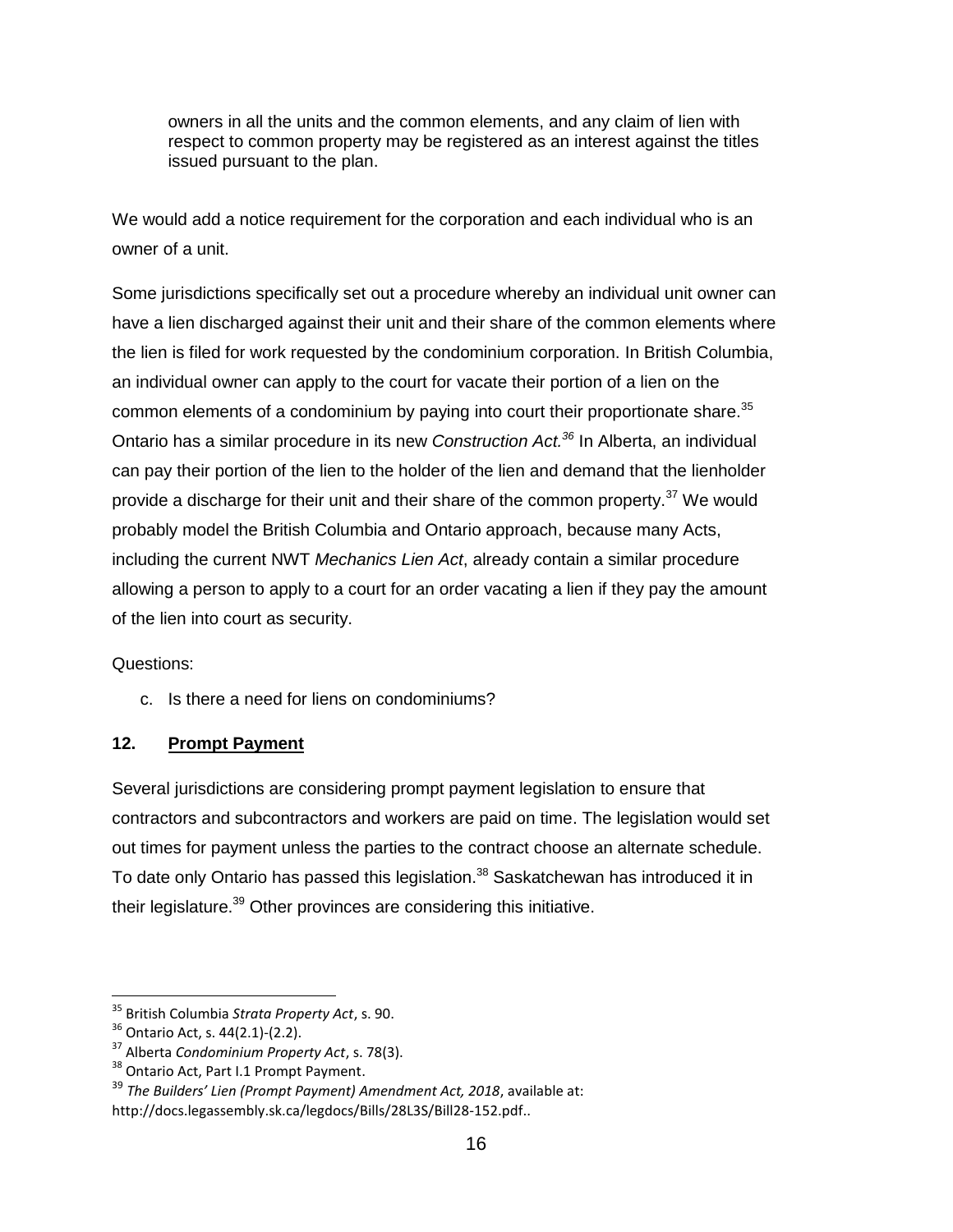One issue that must be addressed is when payment is triggered. In Ontario's legislation, a general contractor is required to deliver invoices to the owner monthly, unless the contract provides otherwise.<sup>40</sup> The delivery of this invoice triggers the process. We would recommend that payment be triggered by delivery of a proper invoice, with proper invoice being defined as one that contains adequate details of the work performed, the period in which work was performed, the amount payable, where payment should be sent and any other information necessary to indicate why the invoice is being provided.

The next step that must be addressed is the time period for prompt payment. Ontario and Saskatchewan chose 28 days from submission of a proper invoice to an owner from a contractor for payment to the contractor and seven days from the date the contractor receives payment in respect of amounts owing between contractors and subcontractors. 41

Another issue is when payment can be withheld, should there be a disagreement about amount of payment, quantity or quality of services performed and/or goods delivered, and contractor compliance with the contract. These may be determined by the contract, but there may also be common-law rights to set-off funds in certain situations. In Ontario a contractor who disputes the payment of an amount must provide a Notice of Intention to withhold payment within seven days of receipt of a proper invoice, and detail the amount that is being withheld and the reasons for why the money is being held back.<sup>42</sup>

The other issue that arises is adjudication of disputes about the amount owing or when payments are due. In Ontario the government may set up an Authority for the specific purpose of maintaining a registry of private adjudicators who must meet very specific requirements. Adjudicators in that province must have ten years of relevant work experience in the construction industry, and must complete a training program for adjudicators offered by the Authority.<sup>43</sup> This follows on the example of the United Kingdom. There may be logistical reasons why that wouldn't work here, such as a shortage of qualified resident adjudicators who are familiar with northern conditions. The other option would be allowing the parties to apply to court or select an arbitrator they agree upon. In the United States a court model is employed, resulting in a large amount

 $\overline{a}$ 

 $^{40}$  Ontario Act, s. 6.3(1).

<sup>&</sup>lt;sup>41</sup> Ontario Act, s. 6.4(1), 6.5; Saskatchewan Act at s. 5.4(1), s. 5.5(1)

 $42$  Ontario Act, s. 6.5(6).

<sup>43</sup> Ontario Act, s. 13.1-13.4.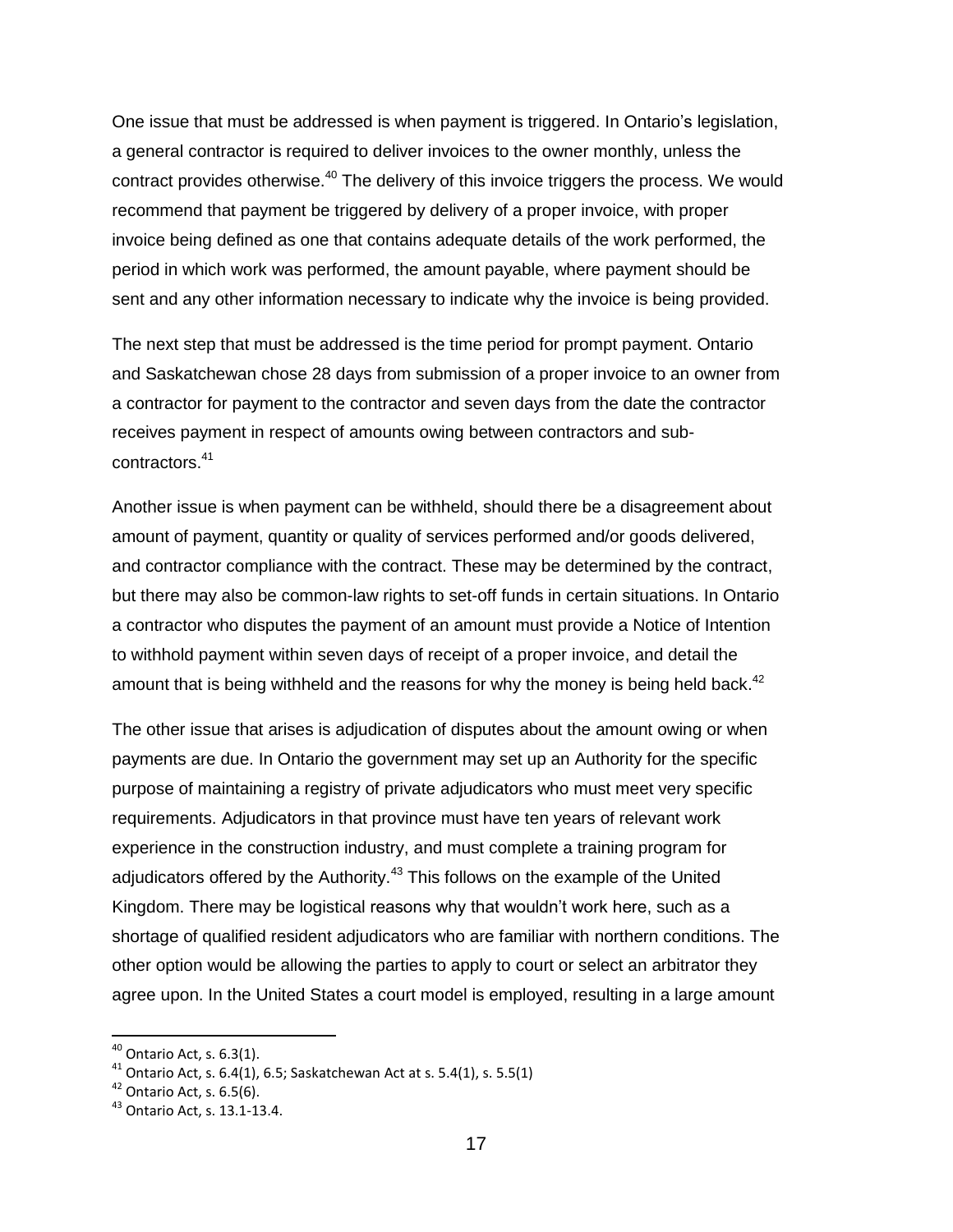of litigation. We may differ from southern jurisdictions because our courts may not experience the same delays in having matters heard as courts elsewhere in Canada. NWT projects may not be as large or complex as those in other jurisdictions, so we may not require the same level of expertise, and given our smaller population this legislation should not result in the same volume of litigation that would result in larger jurisdictions. Currently, our courts do not see many construction related disputes, and we do not expect that adding an additional remedy would prompt a dramatic rise in litigation.

### Questions:

- a. Do we need a prompt payment remedy in the NWT? Is this a common problem here?
- b. Is it already standard procedure in the NWT to address these issues in contracts?
- c. How long should the payment period be?
- d. What should be in a proper invoice? Is it onerous to provide invoices monthly?
- e. How should these disputes be adjudicated? Do you think courts should resolve these matters, or should they be left to arbitrators?

# **13. Priorities**

 $\overline{\phantom{a}}$ 

Section 27 of the current Act addresses priority among lien holders, applying rules consistent with other jurisdictions. We would propose to keep this basic regime, but expand on it to provide greater clarity about priorities.

We would propose to clarify which groups or persons have priority. The Act refers to classes of lienholders, but "class" is not defined or explained in the current Act. The proposed Act would provide that a class is made up of people who have a lien against the same payer and that a lien of a class member has priority over the lien of the payer. Under paragraph 8(c) of the current Act, a labourer has a lien for 30 days of wages which has priority over all other liens under the Act. To be equitable, we would propose to extend that priority to 40 days of wages exclusive of overtime, similar to Saskatchewan and Ontario.<sup>44</sup>

<sup>&</sup>lt;sup>44</sup> Saskatchewan Act, s. 75(2); Ontario Act s. 81(1).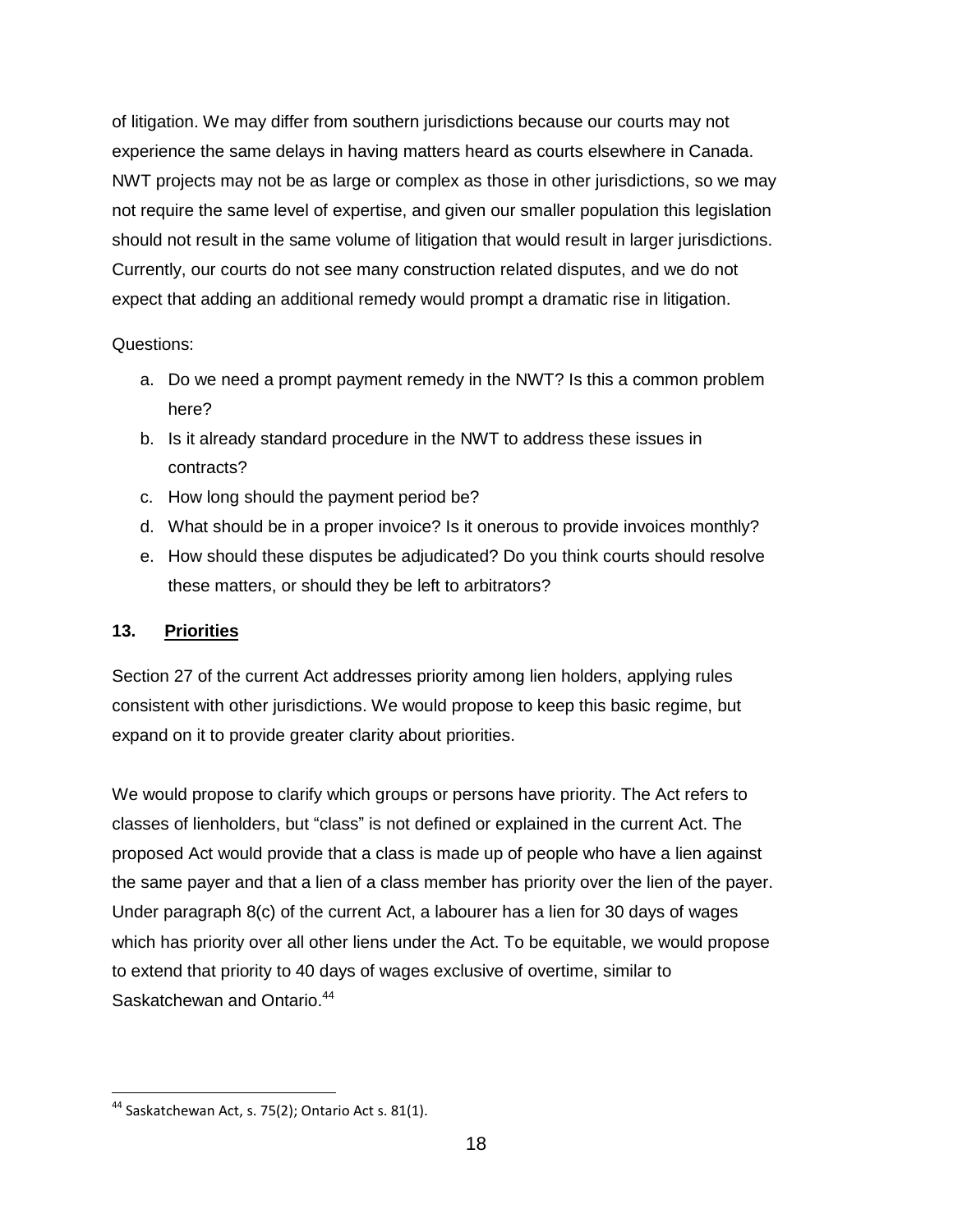We would also propose to address the issue of when a lien has priority over other types of payments. Most jurisdictions provide that a lien will have priority over all payments or advances made on account of any conveyance or mortgage after notice in writing of the lien has been given to the person making such payments, or after registration of a claim for lien.<sup>45</sup> Most also provide that a lien shall have priority over all judgments, executions, assignments, attachments, garnishments, and receiving orders recovered, issued, or made after the lien arises.<sup>46</sup> We would propose to adopt similar priority provisions.

Questions:

 a. Are there any other changes that need to be considered in respect of priorities?

# **14. Right to Information**

We would propose setting out the right to information of lien claimants, trust beneficiaries, contractors, subcontractors and mortgagees. This would include obligations to disclose and remedies for non-production, which would include an application to the Court. The information to be provided would be set out in very specific terms and could include information about the terms of a contract such as the parties and the contract price, amounts paid under a contract between the owner and contractor, the certificate of substantial performance and other information. It would only be such information as would be required for any of the parties to understand their rights or enforce those rights. This would be similar to section 82 of Saskatchewan's *Builders Lien Act* and section 39 of the Ontario *Construction Act*.

Questions:

 $\overline{\phantom{a}}$ 

a. What information do parties need to receive?

# **15. Transitional Phase**

We would propose that the proposed Builders Lien Act apply to claims arising after the date that the new Act comes into force and that the *Mechanics Lien Act* would continue to apply to claims that arose before that date. This may be the clearest way to provide certainty, and there is precedent for this approach in Saskatchewan<sup>47</sup>. Section 32 of the current *Mechanics Lien Act* 

<sup>&</sup>lt;sup>45</sup> See Alberta Act, s. 11(5);, Saskatchewan Act, s. 71(1)-(3).

<sup>46</sup> As an example, see Alberta Act, s. 11(1);Saskatchewan Act, s. 70(1).

<sup>47</sup> Saskatchewan Act, s. 105.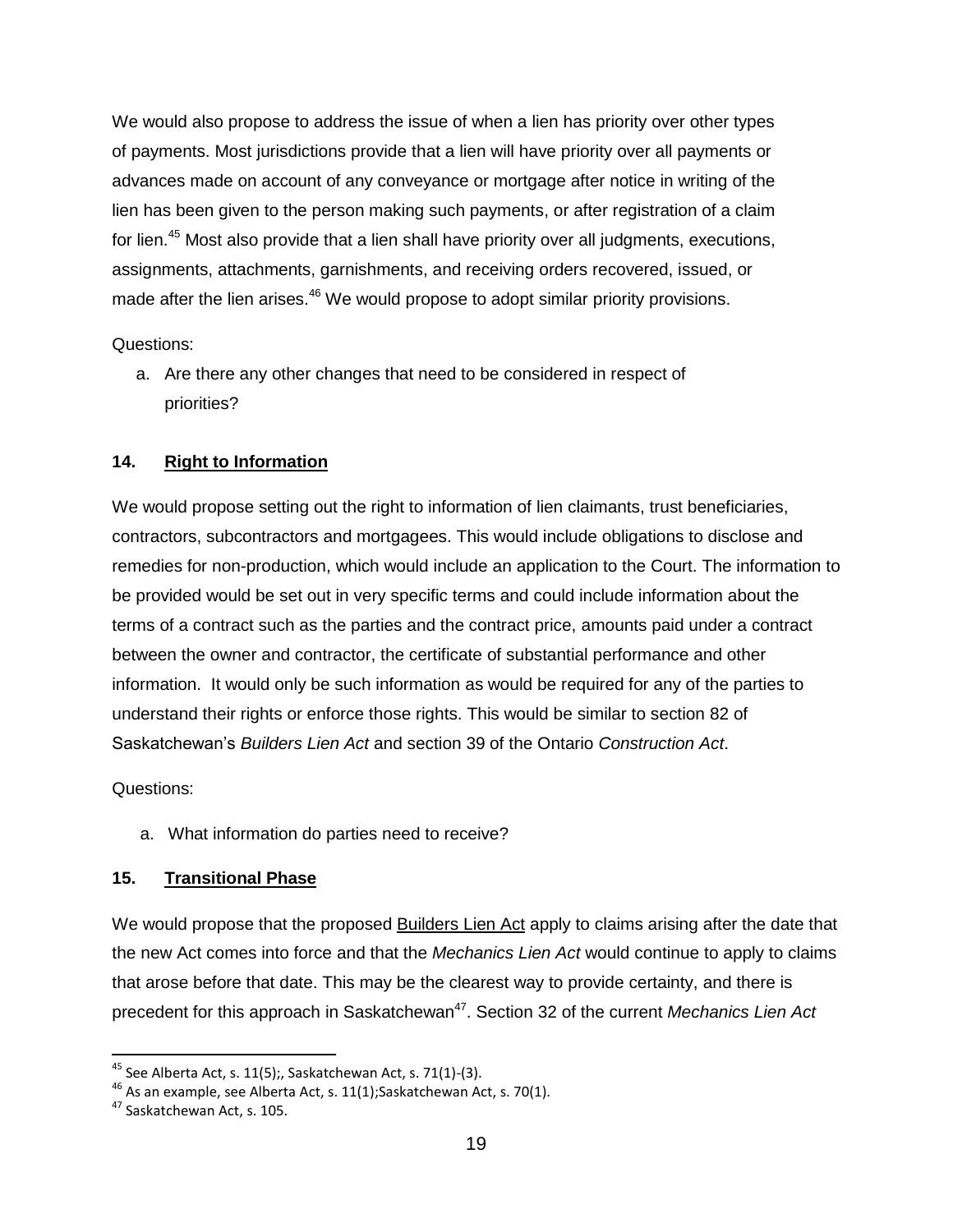allows for a lien for work performed on chattels or movable goods. This section should not be in the new legislation as it is conceptually out of place in a statute concerned with building projects, but section 32 of the *Mechanics Lien Act* should stay in effect until it is addressed in applicable legislation. All other sections of the *Mechanics Lien Act* would be repealed. This would mirror what has been done in Saskatchewan where the similar provision was in effect until it was replaced in other legislation.<sup>48</sup>

# **16. Consequential Changes**

The Department is working on identifying any consequential amendments to other legislation.

# **17. Plain language**

In recent years, there has been a trend towards the use of "plain language" in the drafting of legislation. The department would be viewing the Act with that in mind. For example, Latin legal maxims have been avoided in new legislation. The phrase *pari passu* which means 'rateably' or 'without preference' appears in s. 27(1) of the current Act. This phrase could probably be eliminated, though the concept of having all lien claims having the same priority would be retained. However, the phrase *pro rata* also appears. That phrase is probably well understood even by lay people and could be kept.

# **18. Forms**

 $\overline{\phantom{a}}$ 

Forms will be reviewed and modernized where applicable.

<sup>48</sup>See Saskatchewan *Mechanics Lien Act*, RSS 1978, c M-7.